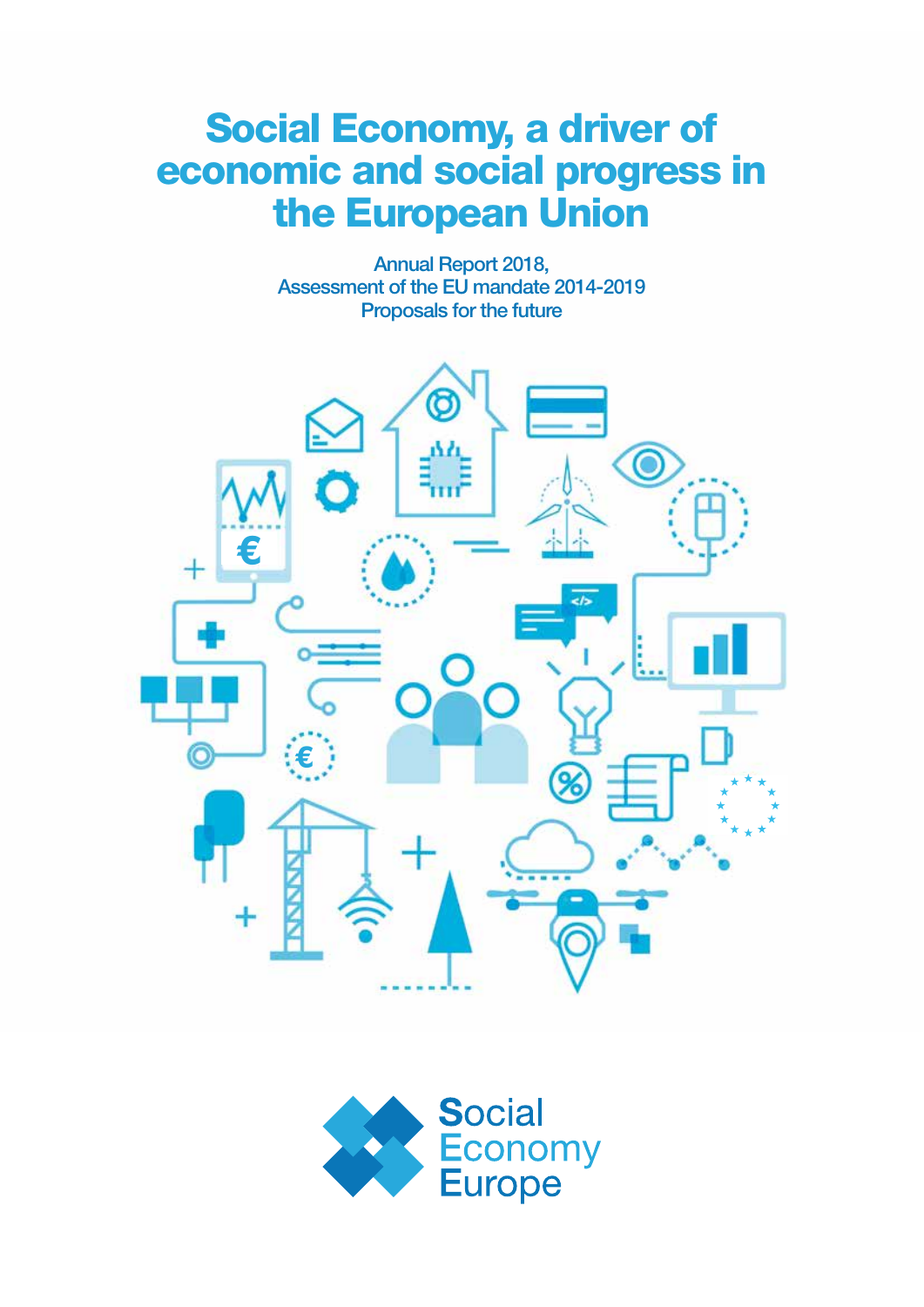

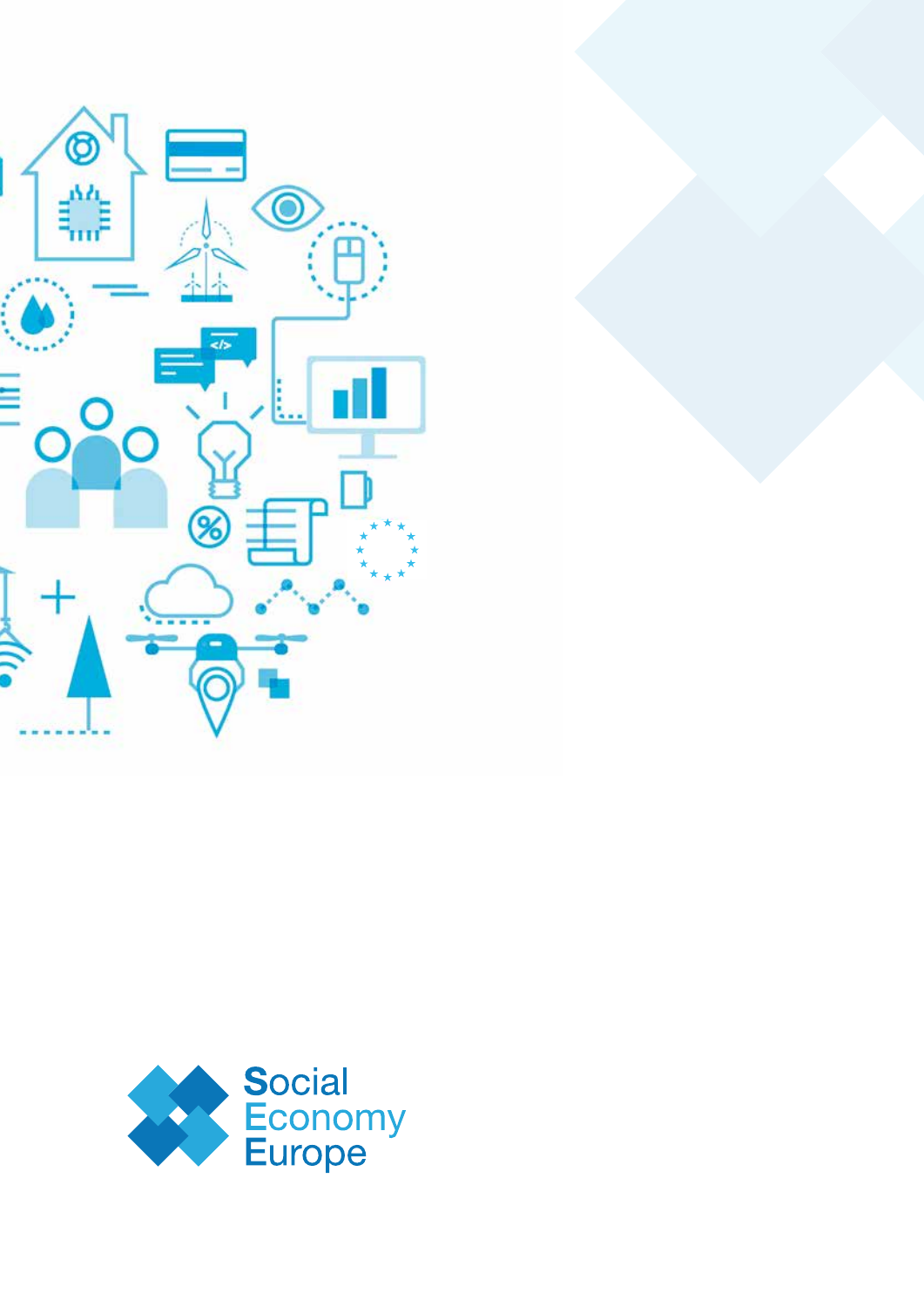## Letter of the President

2019 and 2020, two key years for the future of the social economy in Europe

In May 2019 the European Union will start a new mandate, bringing new opportunities and challenges, in which the 2.8 million social economy enterprises and organisations, representing more than 13.6 million jobs, must play a leading role.



The Social Economy is committed to the achievement of a more social Europe, with a focus on competitiveness and innovation at the service of the people. Social Economy promotes fairer labour markets, advancing towards full employment and a digital revolution that opens up new opportunities for all entrepreneurs and citizens. We are committed to make the EU an actor of change and to fully achieve the Sustainable Development Goals in 2030.

This is the project that Social Economy Europe will enhance, being the voice of social economy enterprises and organisations. It is a project that puts Social Economy at the centre of the EU's socio-economic policies, creating an environment which promotes and improves its visibility and supports its growth in the European single market.

The foundations of this favourable ecosystem for the social economy have been put in place during the 2014-2019 EU mandate, ending with a positive balance for the Social Economy.

Since the re-establishment of the European Parliament's Social Economy Intergroup in January 2015, the EP has hosted 15 public hearings on strategic issues for the development of social economy enterprises and organisations, in which more than 1,400 people have participated. The Intergroup is a strategic working group for the Social Economy, in which joint initiatives are put forward together with the European Institutions, Member States and social economy representative organisations. Its continuity is a key factor for the development of the Social Economy in Europe.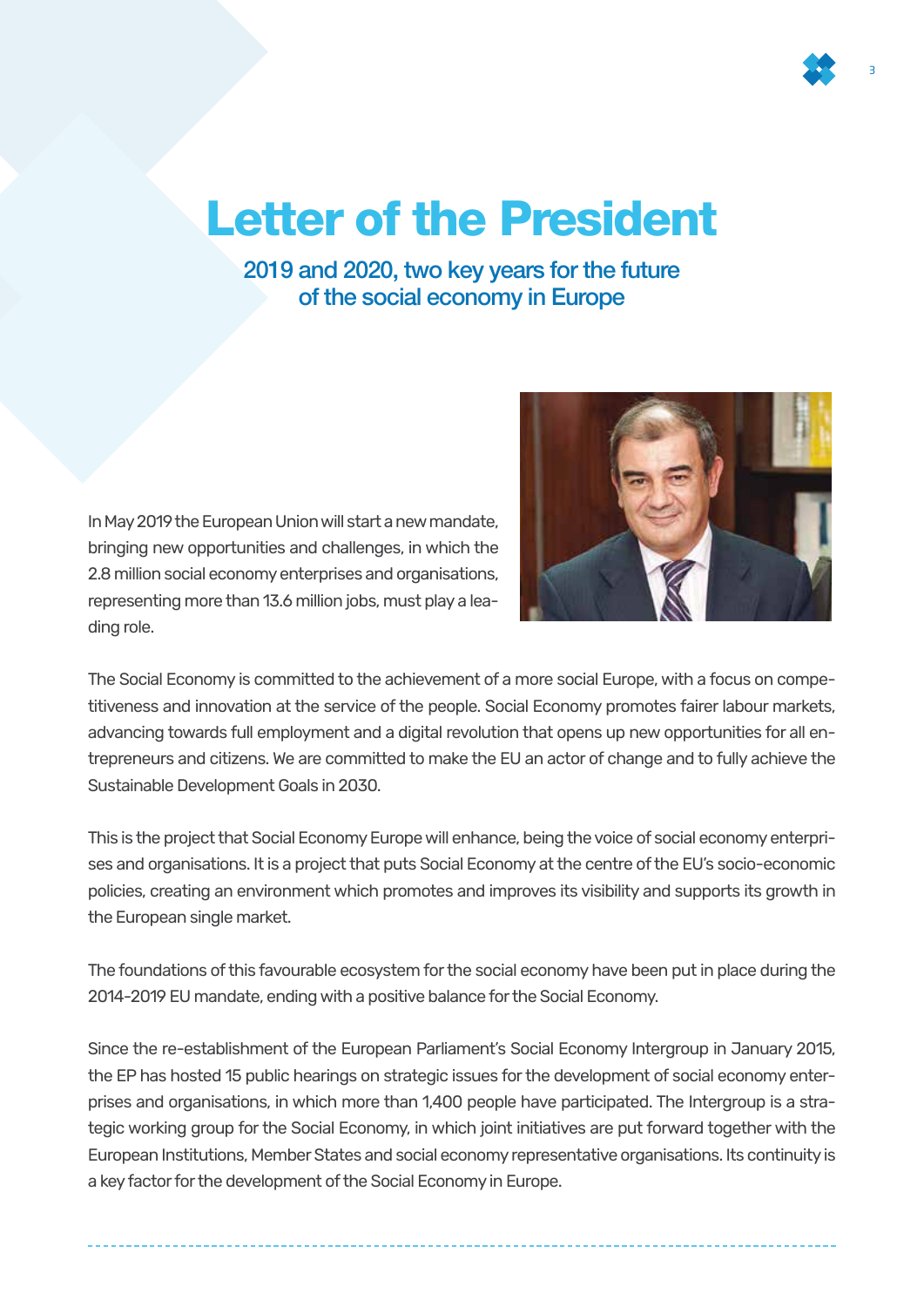The European Commission has also been a decisive actor in the development of the sector, moving from a policy tailored for social enterprises to a policy englobing the whole social economy ecosystem. As a result of the Start-Up and Scale-Up Initiative of 2016, the European Commission has put in place a set of measures in favour of the social economy. Moreover, the Commission has created a task force composed of representatives of more than 22 Directorates General which coordinates and implements the set of European policies in which the Social Economy plays an important role: entrepreneurship, employment, industry, social affairs, energy, financing, education, innovation, cooperation and development, foreign and neighbourhood policy, regional policy, etc.

All these actions are carried out in coherence with the Council Conclusions of December 2015 on "The promotion of the social economy as a key driver of economic and social development in Europe", which were adopted unanimously by the 28 Member States.

Member States have made a significant contribution in placing the social economy among the EU's working priorities. In the framework of the Presidencies of the Council of the EU, there have been 4 European Social Economy conferences (Rome 2014, Luxembourg 2015, Bratislava 2016 and Sofia 2018) and the Madrid Summit in 2017 "The Social Economy, an enterprise model for the future of the European Union" that have set the pillars for the European initiatives for this enterprise model.

Likewise, and on the occasion of the European Social Economy Conference in Luxembourg at the end of 2015, 6 EU Governments created a permanent Monitoring Committee on social economy policies, involving 14 States in its activities. France currently chairs this Group and Spain will take over in 2020, ensuring its continuity.

The European Economic and Social Committee (EESC), which has a Social Economy Category and which, in 2015, established a permanent study group on social economy enterprises, celebrates since 2016 the European Day of Social Economy Enterprises, thus ensuring a great visibility ans bringing together all the EU Institutions, Member States, organisations and enterprises of the Social Economy, as well as all the actors involved in its development, such as the local and regional powers.

These milestones show the relevance that social economy has attained in the EU's agenda. In all these events, Social Economy Europe has played a leading role through dialogue with the European Institutions and taking initiatives to move towards a European policy which favours all social economy enterprises and organisations.

In October 2018, Social Economy Europe adopted the document "The Future of EU policies for the Social Economy: towards a European Action Plan" which includes a public policy proposal agreed by all the SEE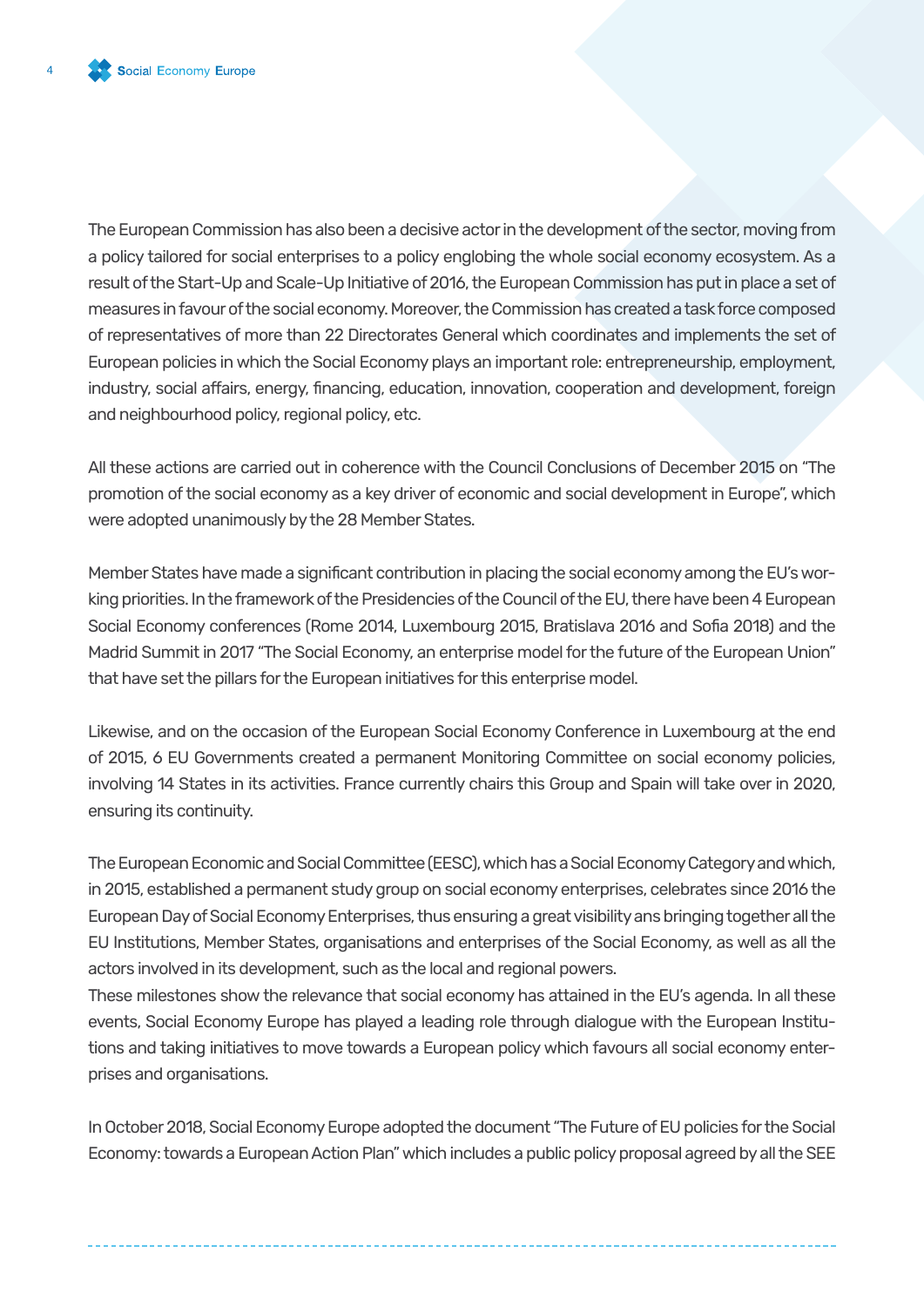

members and that I had the honour to present to the Vice President of the European Commission, Jyrki Katainen, in January 2019.

The leadership of SEE throughout this process has been possible thanks to the commitment of all its members, which has been expanded, with the adhesion of 4 new members that have reinforced the representativeness of SEE, making stronger the voice of the European Social Economy.

I would also like to thank the work done by the members of our Board of Directors, with special mention to Emmanuel Verny, our vice president representing EES France (French Chamber of the Social and Solidarity Economy) who retired in 2018. Emmanuel has been a key player in building Social Economy Europe since the very beginning and has strongly promoted the development of the Social Economy in Europe, expanding its values to the other side of the Mediterranean.

In conclusion, the years 2019-2020 will be of vital importance to launch a European Social Economy policy. From Social Economy Europe we have a strategy to put forward an ambitious European policy based on the progress made so far and with the support of all the actors, enterprises and organisations of the Social Economy, because alone we are invisible, but together we can continue contributing to the progress of our European Union.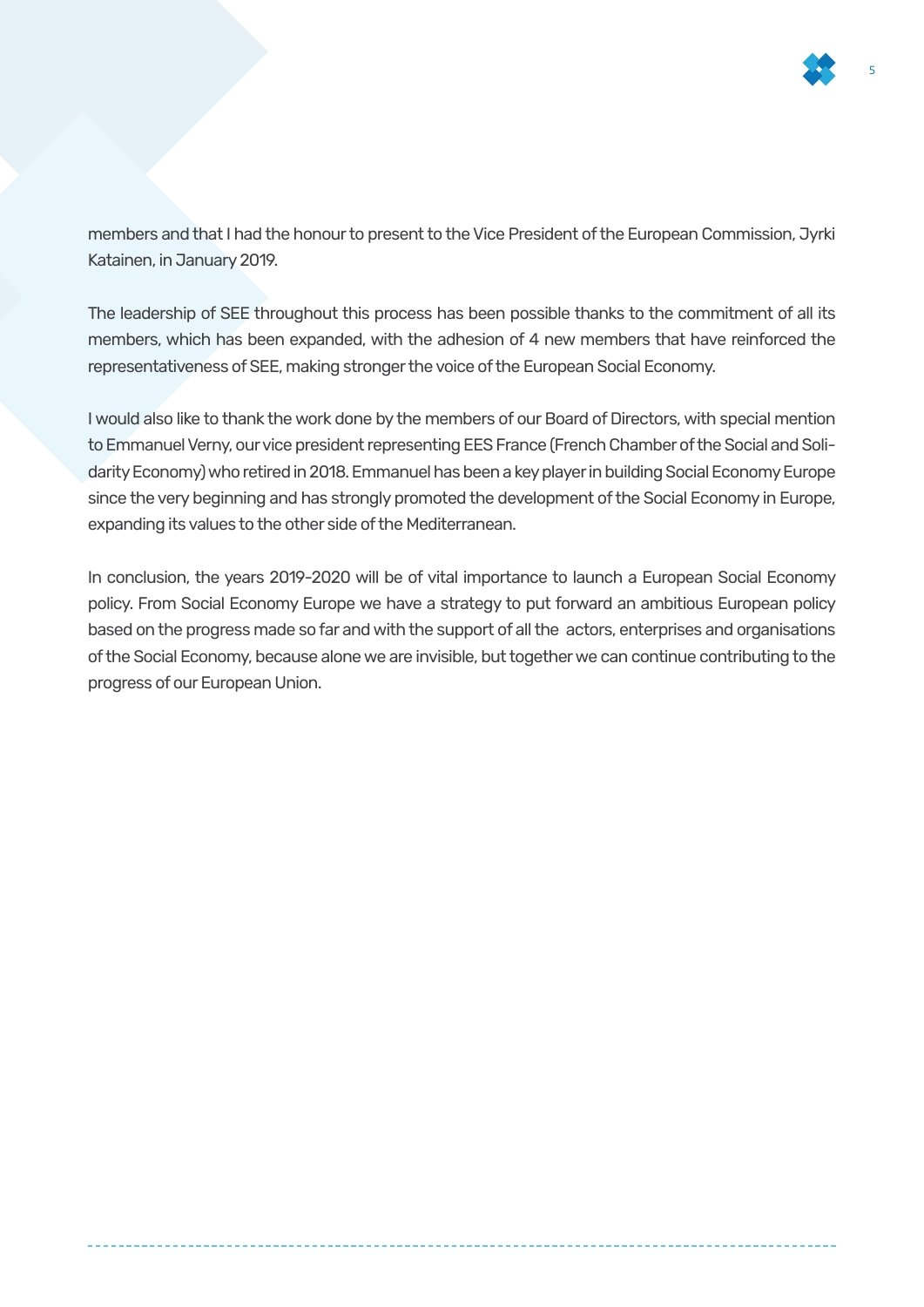# Social Economy Europe 1

**Social Economy Europe** (SEE) is the voice of the **2.8 million social economy enterprises and organisations** in the European Union. Created in November 2000 under the name of CEP-CMAF -the European Standing Conference of Cooperatives, Mutuals, Associations and foundations- with the purpose of establishing a permanent dialogue between the social economy and the European Institutions, in 2008, CEP-CMAF changed its name and officially became Social Economy Europe.

SEE members include the European organisations of: mutual and cooperative insurers (AMICE); nonprofit healthcare players, health mutuals and health insurance funds (AIM); industrial and service cooperatives (CECOP); foundations (EFC); associations of general interest (CEDAG); work integration social enterprises (ENSIE); paritarian institutions of social protection (AEIP); ethical banks and financiers (FEBEA); and the European Cities and Regions for the social economy (REVES). SEE also represents the national social economy organisations of France (ESS-France), Italy (National Third Sector Forum), Portugal (CA-SES), Spain (CEPES) and Belgium (ConcertES).

SEE believes in a European Union that is determined to promote the economic and social progress of its Member States, and that acknowledges its key role as global social economy leader. SEE believes in:



A diverse economy at the service of people. A democratic, sustainable and inclusive economy, strongly committed to society.



A more favourable ecosystem for the development of the European social economy, that will keep offering innovative solutions in response to societal demands.



The social economy's active participation in the development and implementation of the main socio-economic policies of the European Union.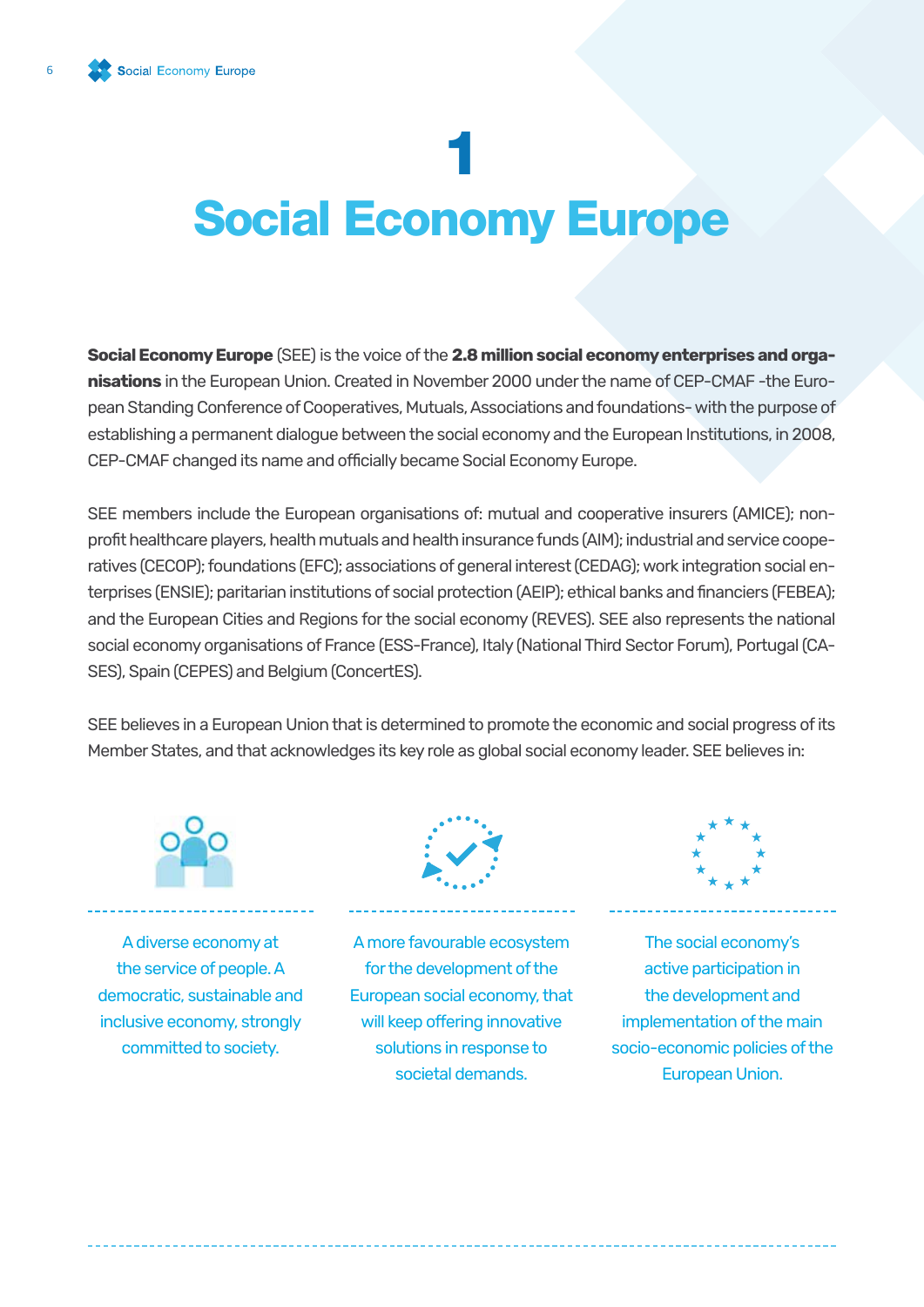

# 2

## Social Economy, an enterprise model for the future of Europe

The European Union and the rest of the world are experiencing disruptive technological, social and economic changes. The emergence and progress of digitalisation, blockchain and big data, or the global rise of inequalities and job insecurity, are trends quickly changing our world, bringing new opportunities but also new challenges, and urging us to debate about the future that we -Europeans- want to build collectively.

Europe needs the social economy to reach out to its citizens, detect their real needs and make them part of creating solutions to a number of challenges, such as unemployment or precarious work, social exclusion, discrimination and racism, climate change or the lack of social cohesion. Likewise, the social economy needs the European Union to improve its visibility, as an alliance of virtuous enterprise models, and to support its recognition and development -on equal footing with other forms of enterprise- throughout the European Single Market.

The social economy is an essential part of the European economic and social landscape. In the European Union, there are **2.8 million social economy enterprises and organisations** in the European Union that employ **13.6 million people** and account for **8% of the EU's GDP.**

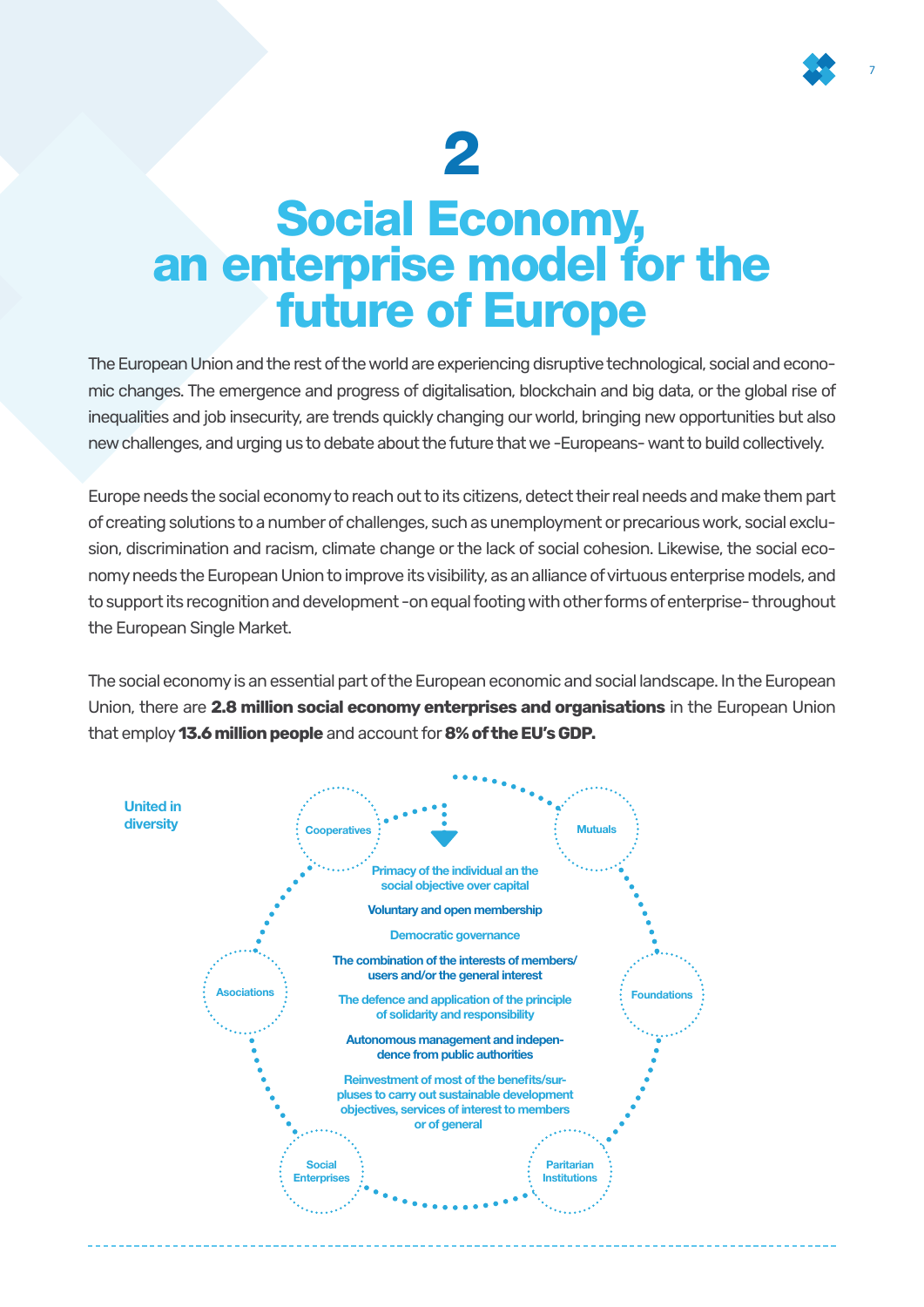The social economy is formed by enterprises and organisations of all sizes, ranging from SMEs to large companies and corporations that operate in all the economic sectors.

According to the European Parliament, **the social economy is one of the pillars of the European social model** which "plays an essential role in the European economy, by combining profitability with solidarity, creating high-quality jobs, strengthening social, economic and regional cohesion, generating social capital, promoting active citizenship, solidarity and a type of economy with democratic values which puts people first, in addition to supporting sustainable development and social, environmental and technological innovation".

As the European Commission's reflection paper *"For a sustainable Europe by 2030"* points out, the social economy is an opportunity and a driver for the implementation of the 2030 Agenda and its 17 sustainable development goals, especially for the achievement of objective 8 "promote sustained, inclusive and sustainable economic growth, full and productive employment and decent work for all". The social economy is also a key actor for the **European Pillar of Social Rights** to be a useful instrument to ensure the economic and social convergence, and to improve the welfare of the more than 512 million EU citizens. In short, thanks to its commitment with society, the social economy offers innovative solutions to the main economic, social and environmental challenges of our time:

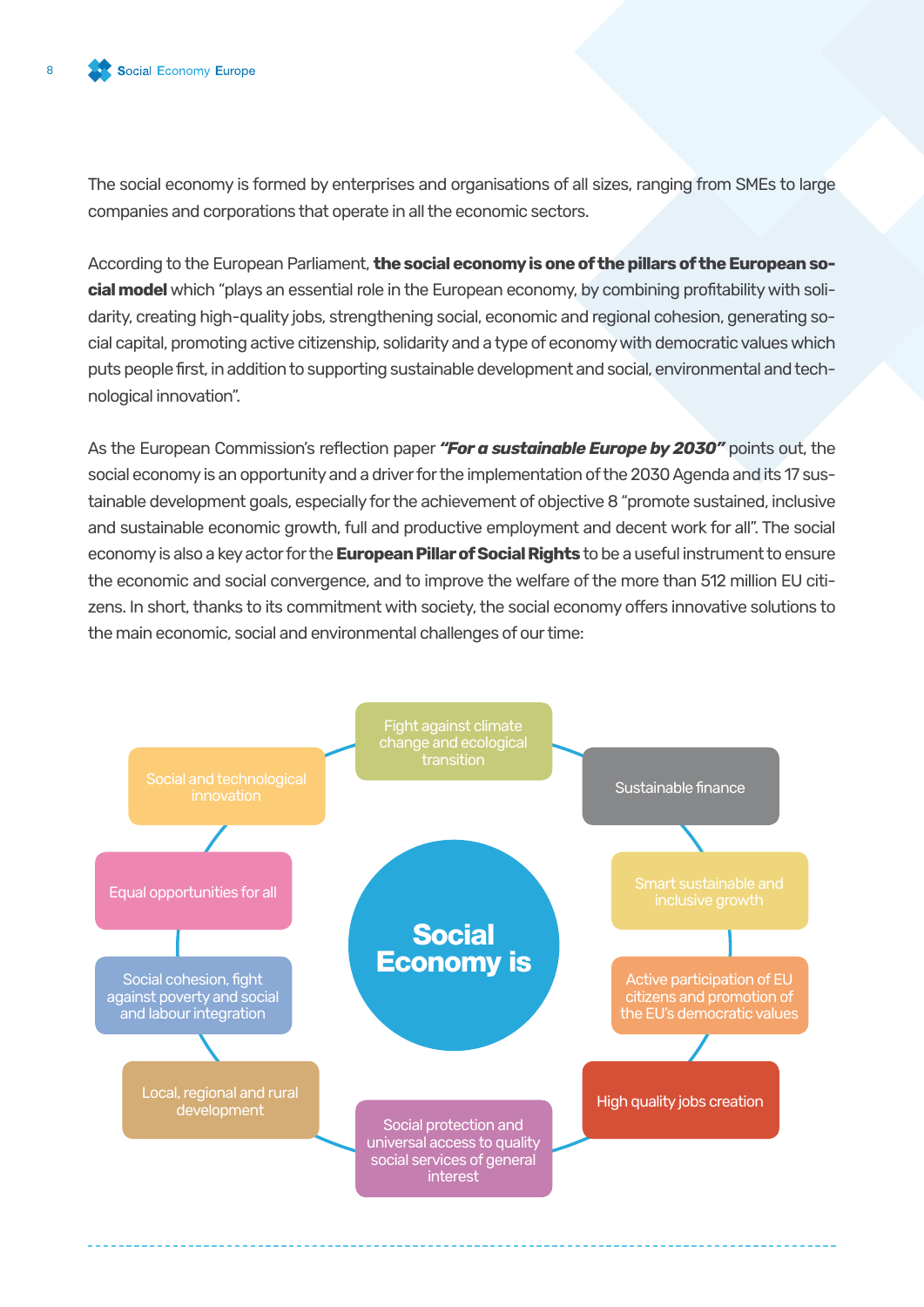

## 3

## Social Economy Europe 2018 in figures



2 General Assemblies









European Parliament's Social Economy Intergroup public hearings (attended by more than 450 participants in total)



3 Meetings with the Commission's Head of Unit for social economy



1 Meeting of the European Commission's Taskforce on social economy



#### Meetings of the Monitoring Committee of Luxembourg **Declaration**



1 Plenary meeting of the European Commission Expert Group on social economy and social enterprises

+30  $\bm{\Theta}$ 





1 New member (CECOP)

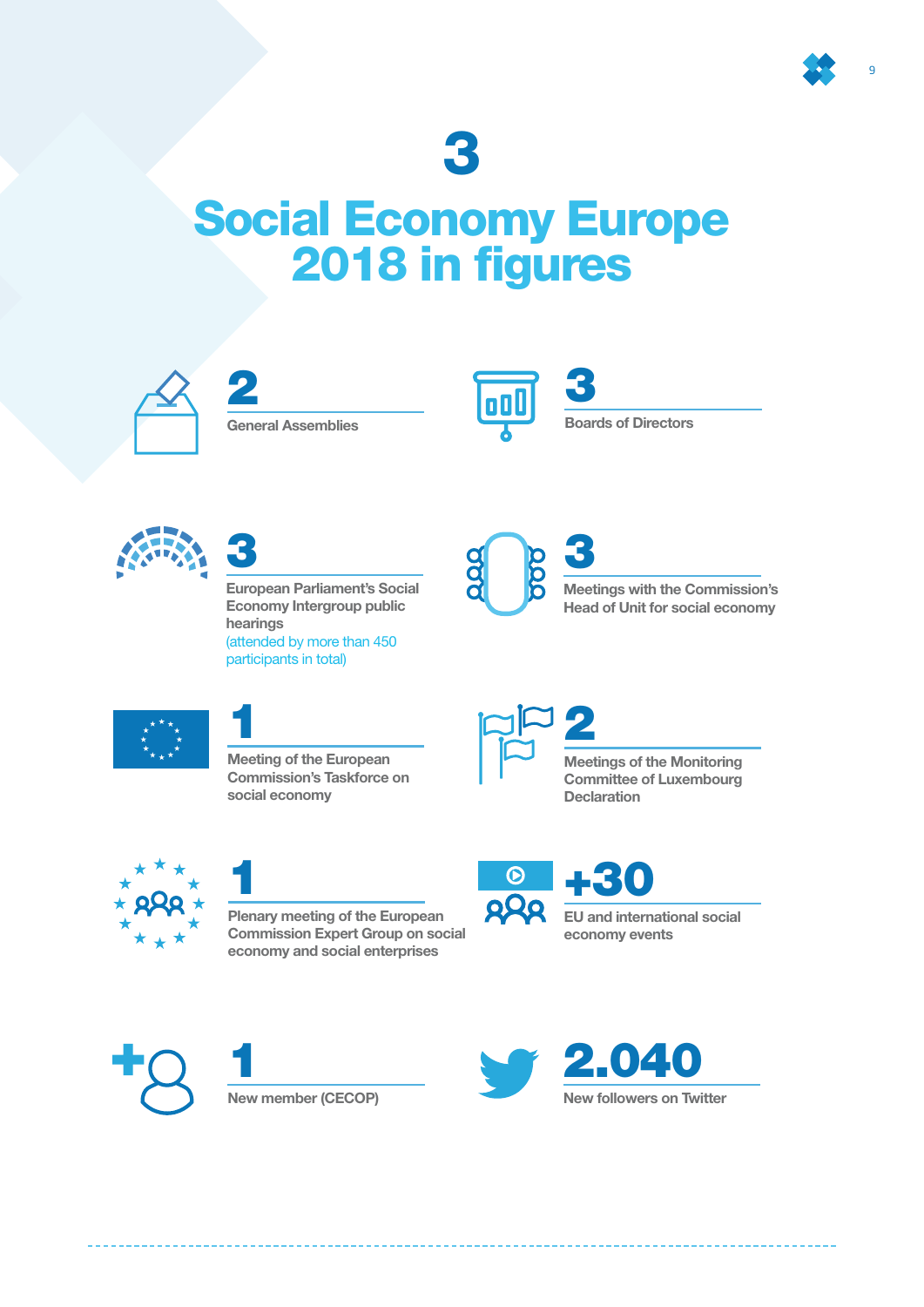## The Social Economy progresses in Europe:

Main activities of Social Economy Europe in 2018

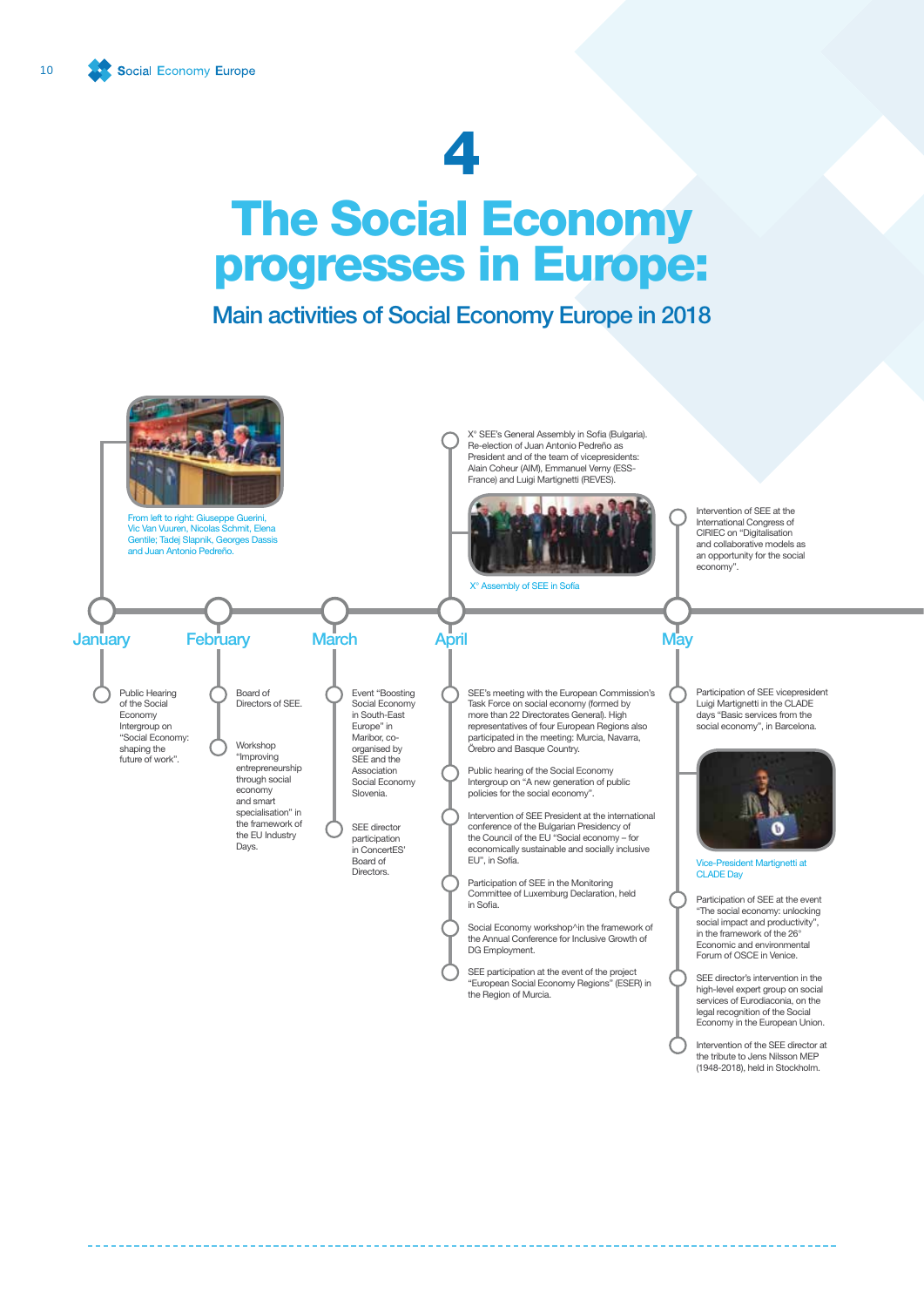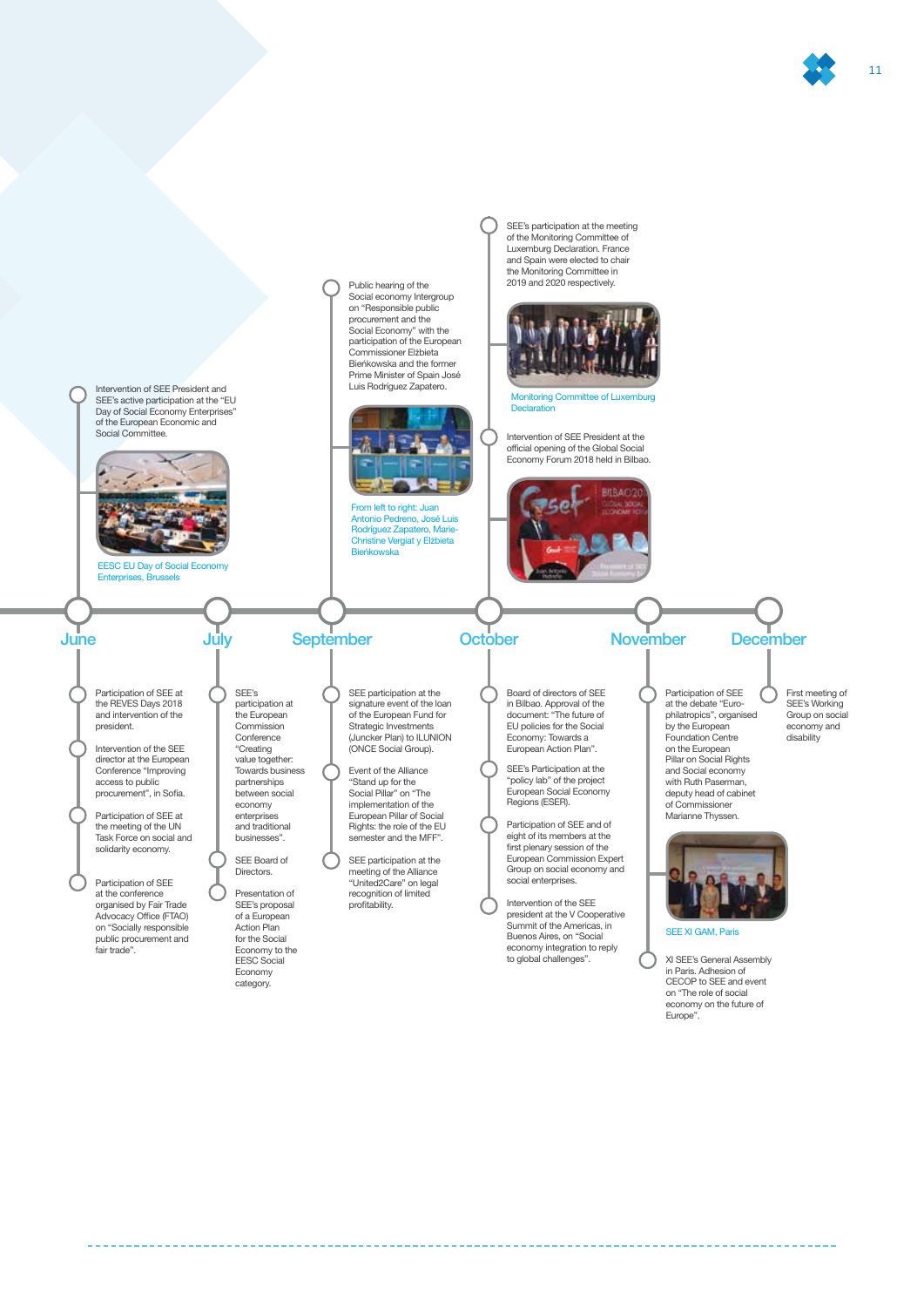# 5 SEE 2018 in pictures



Board of directors of SEE



Boosting social economy in south-east Europe, Maribor



Meeting of the European Commission Task Force on Social **Economy** 



Family picture: International Conference on social economy of the Bulgarian Presidency of the Council of the EU



"Social Economy European Regions" (ESER) event in Murcia. From left to right: Víctor Meseguer, Juan Antonio Pedreño, Ulla Engelmann and Luigi Martignetti



Members and SEE team at the International Conference on social economy of the Bulgarian Presidency of the Council of the EU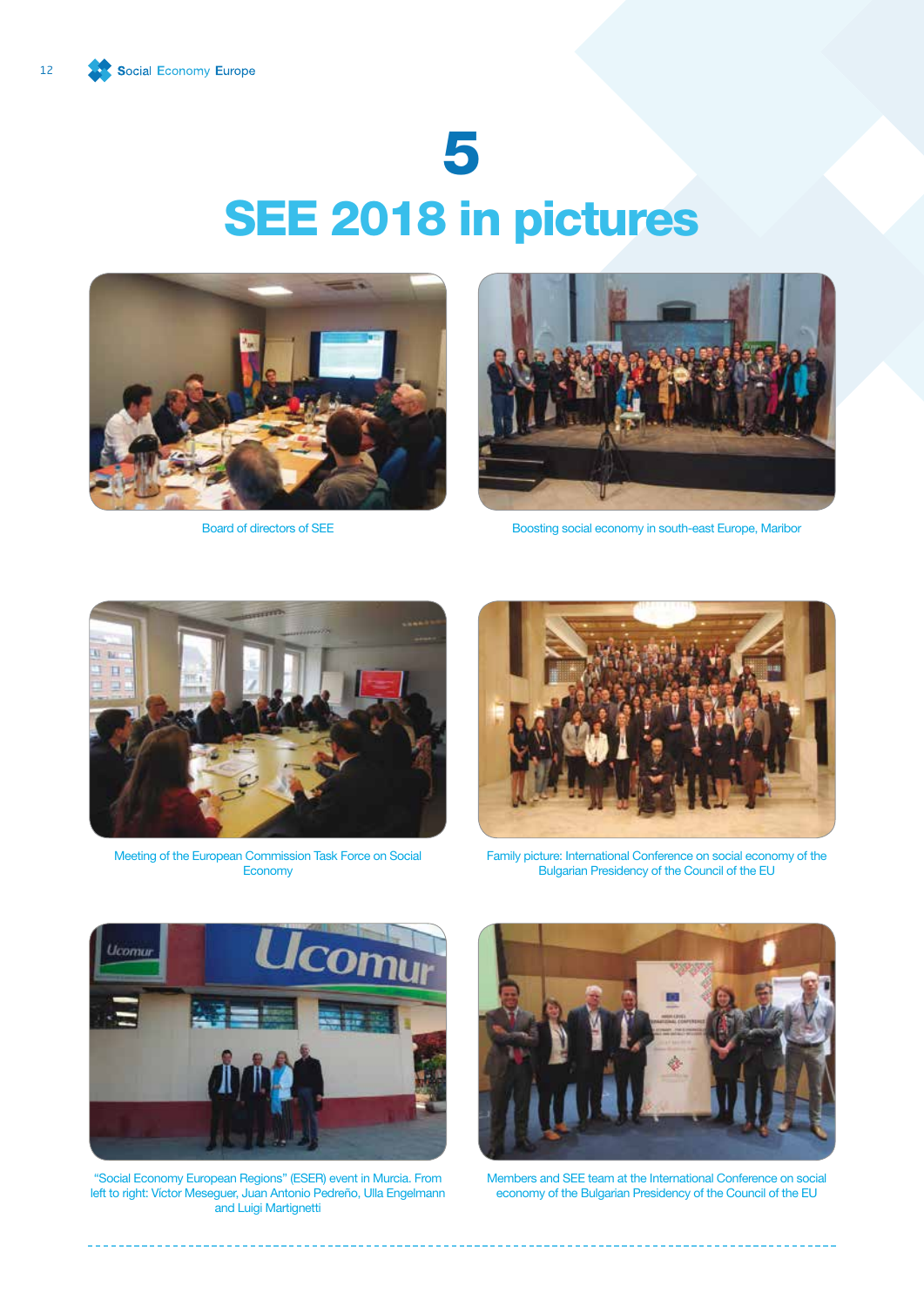



EESC EU Day of Social Economy enterprises. From left to right: Christophe Itier, Ariane Rodert y Nicolas Schmit.



Board of directors of SEE in Bilbao



Public hearing of the Intergroup on "Responsible public procurement and the social economy".



Inauguration of the Global Social Economy Forum in Bilbao



Intervention of SEE president at the V Cooperative Summit of the Americas



ESS-France and SEE event on "Social Economy and the future of Europe". From left to right: Sarah El Haïry and Juan Antonio Pedreño



Marzena Rogalska, Juan Antonio Pedreño, Elżbieta Bieńkowska and Marie-Christine Vergiat.



Martignetti, Pedreño and Javier Celdrán at ESER policy lab in Brussels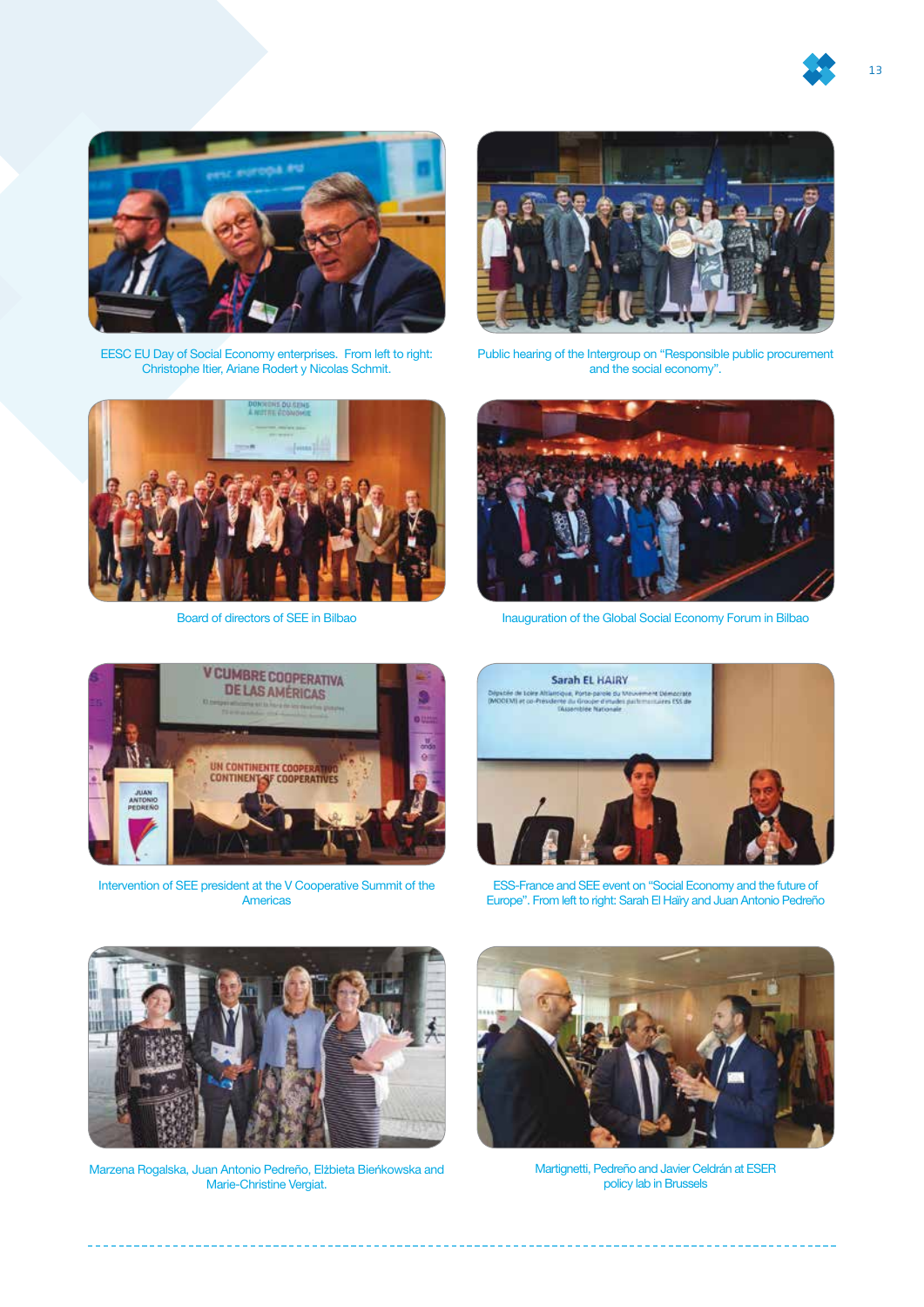## Brief assessment of the mandate 2014-2019

### 6.1 European Commission

During the 2014-2019 mandate, the European Commission has intensified and expanded its support to social economy enterprises and organisations.

In October 2016, the former Group of Experts of the Commission on social entrepreneurship (GECES) adopted its report *"Social enterprises and the social economy going forward",* which argues in favour of the elaboration of a European Action Plan for the Social Economy.



Daniel Sorrosal, Ann Branch, Juan Antonio Pedreño and Ulla Engelmann.

In November 2016, the Commission presented its *"Start-*

*up and Scale-up Initiative",* which includes a chapter dedicated to entrepreneurship through the social economy. Based on this initiative, the Commission services launched more than thirty actions to promote the Social Economy in the European Union, structured around 5 pillars:

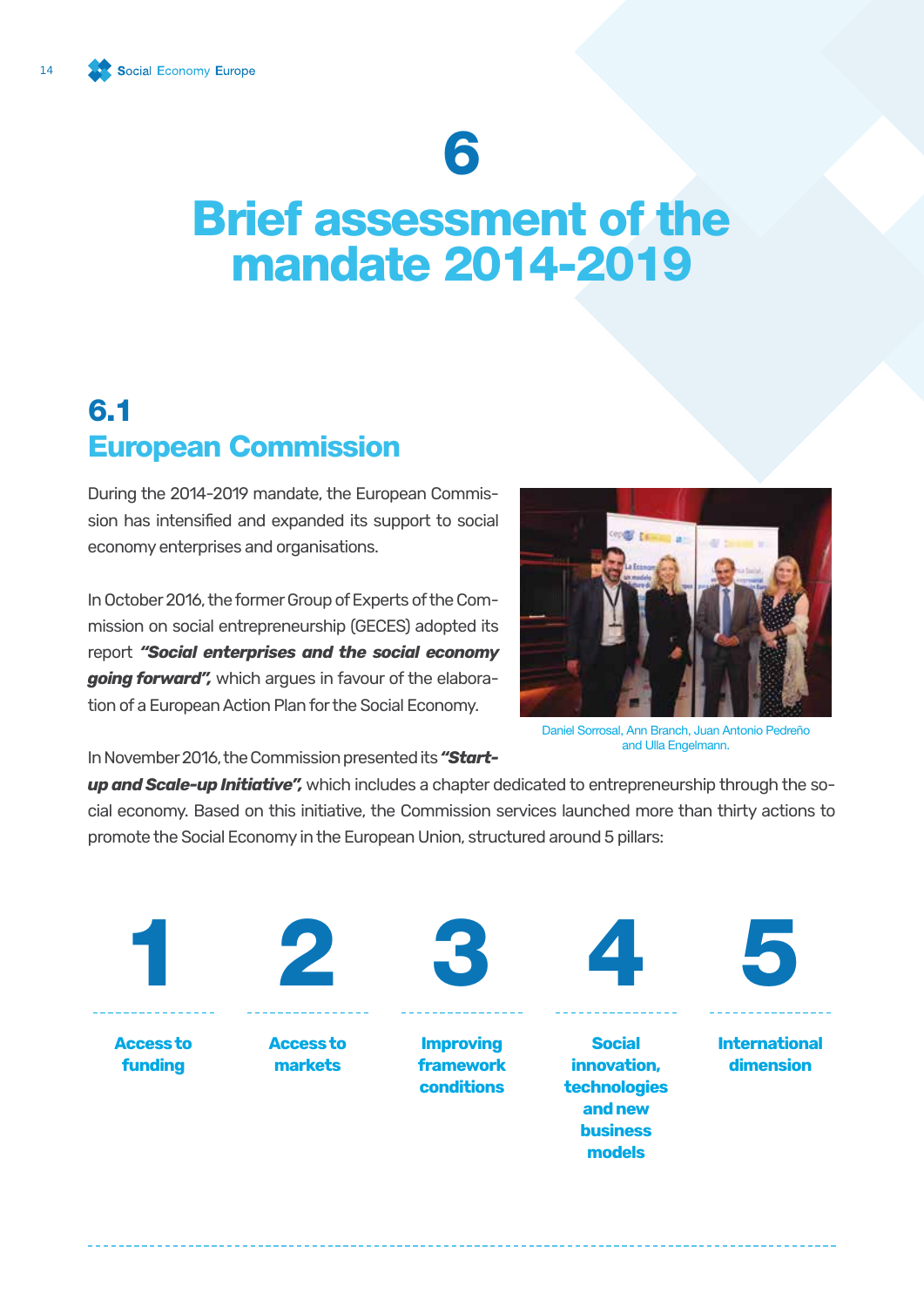

Actions among which it is worth mentioning the project *"European Social Economy Regions"* (ESER), which has enabled 32 regions in 2018 and 50 regions in 2019 to make visible the economic and social potential of the social economy, and show Europe's commitment towards these enterprises and organisations, and to cooperate by sharing public policies to promote the social economy. On another note, the actions aimed at im-

proving access of the social economy to **socially responsible public procurement** and to **funding/ finance** through the European Social Fund, the European Programme for Employment and Social Innovation (EaSI) or the European Fund for Strategic Investments have also been particularly relevant.

Likewise, in 2017 the European Commission created a **Task Force on Social Economy,** formed by representatives of more than 22 Directorates General, to coordinate the different policies favouring these enterprises and organisations.

At the end of 2017, coinciding with the proclamation of the European Pilar on Social Rights, the European Commission organised in Gothenburg a conference on *"What role for the social economy in the Future of Work?".* 

In 2018, the Commission renewed its Expert Group on Social Economy and Social Enterprises (GECES), in which both SEE and eight of its members are represented.

Likewise, the proposal of the 2021-2027 Multiannual Financial Framework include more resources to support the development of social economy enterprises and organisations through, for example, the **European Social Fund Plus** or the **InvestEU** programme, in which almost all existing financial instruments of the European Union are merged. These are positive proposals that will need to ensure its success– to be implemented in cooperation with social economy representative organisations.



Intervention of the SEE president at the Gothenburg conference, 2017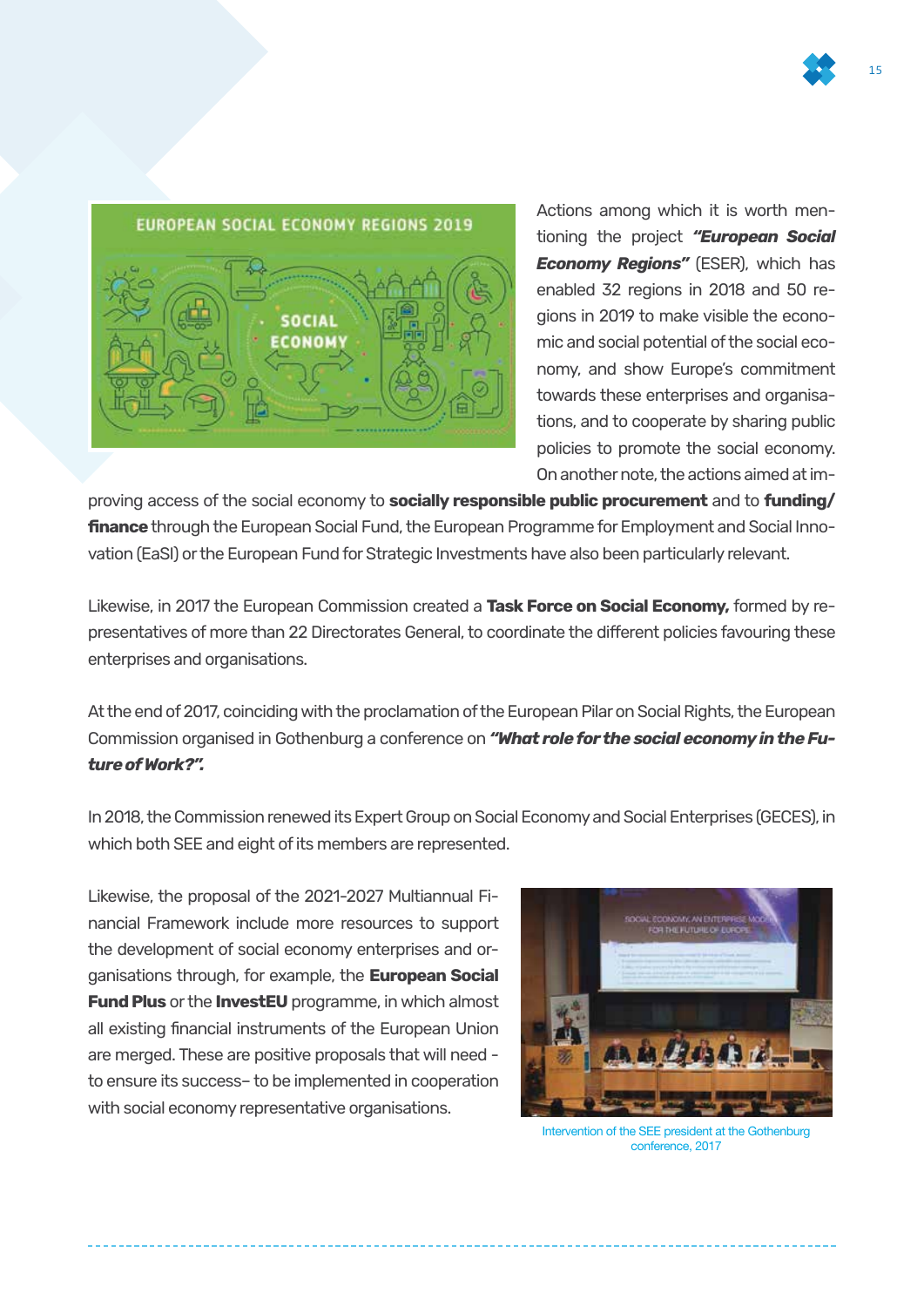### 6.2 European Parliament's Social Economy Intergroup



Sofia Ribeiro, Sven Giegold, Beatriz Becerra, Marie-Christine Vergiat, Elena Gentile, Alain Coheur, Patrizia Toia and Jens Nilsson, in December 2015.

Created in 1990 and continuously active since then, the Social Economy Intergroup serves to ensure a permanent dialogue between all European Institutions, Member States and the social economy sector and is of vital importance to mainstream social economy's perspective into the legislative and non-legislative work of the EU Parliament.

In December 2014, the Conference of Presidents of the European Parliament approved the re-establishment of the Social Economy Intergroup thanks to the determined support of **80 MEPs** from **6 political groups.**

In January 2015 the board of directors of the Social Economy Intergroup was created, composed of 5

co-presidents:

- *<u>Jens Nilsson ( S&D</u> , Sweden)*
- **Ramón Luis Valcárcel ( epp**, Spain)
- **Beatriz Becerra ( alde** , Sàin)
- **Sven Giegold (**  $\bullet$  $\bullet$  , Germany)
- **Marie-Christine Vergiat ( GUENGL, France)**

And two vicepresidents:

- **Sofia Ribeiro (Cepp, Portugal)**
- **Elena Gentile ( S&D** , Italy)

Jens Nilsson ensured the coordination and management of the Intergroup until his sad lost in 2018. Marie-Christine Vergiat took over as coordinator, Elena Gentile replaced him as S&D co-president, and Georgi Pirinski became the new S&D vice-president. Likewise, Social Economy Europe, as the EU-leve representative organisation of the social economy, was entrusted with the Intergroup's technical secretariat.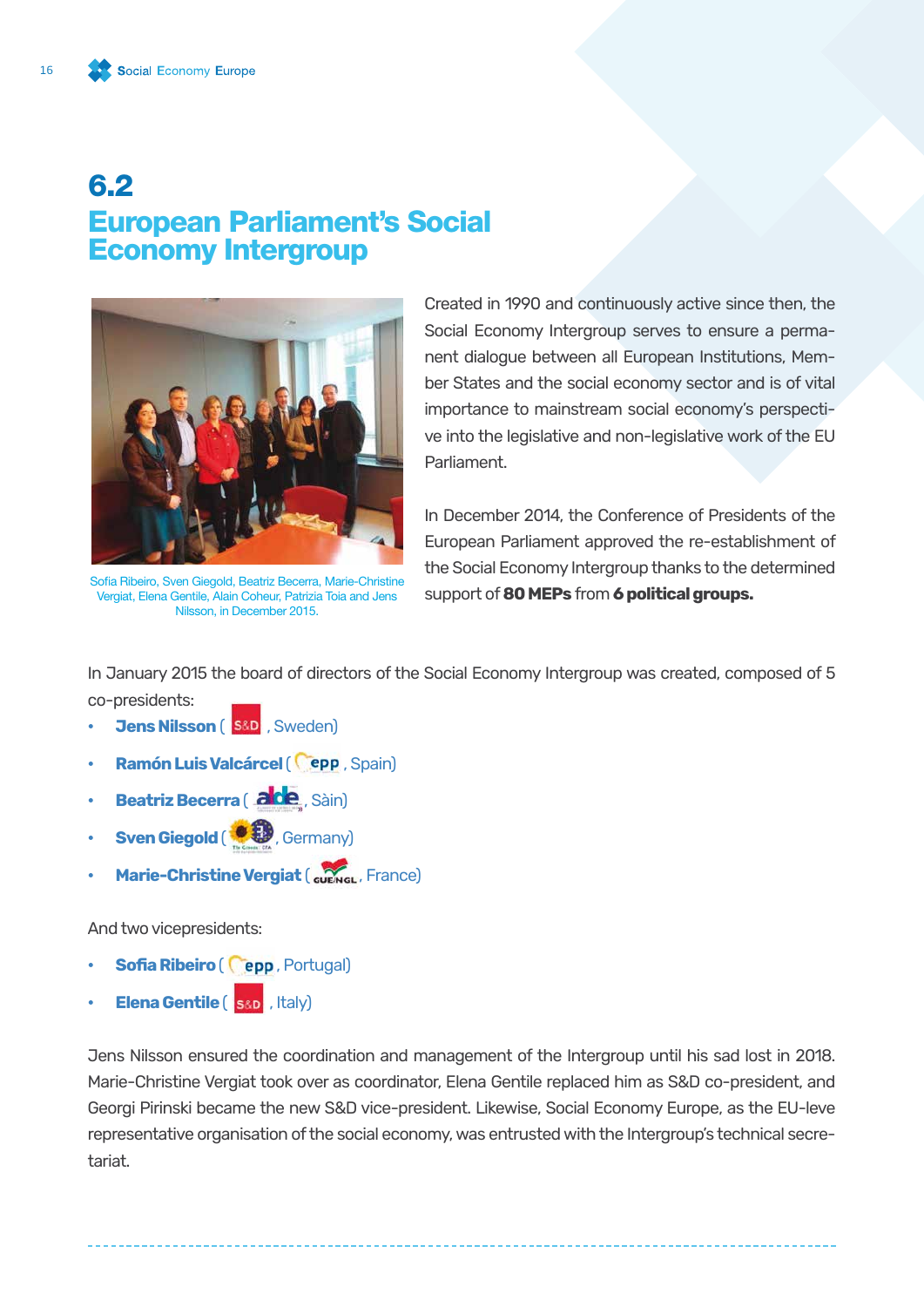



Intergroup meeting with Vicepresident Katainen and Commissioner Thyssen, in October 2017.

During the 2014-2019 mandate the Intergroup organised **15 public hearings,** attended by more than 1,400 people in total, on relevant issues and policies for the social economy.

The Intergroup also held **6 high level meetings** with key EU leaders like Vicepresident Jyrki Katainen and Commissioners Thyssen and Bieńkowska; the Minister for Labour and Social Economy of Luxemburg, Nicolas Schmit, and with the special advisor of the European Commission for European Pillar of Social Rights, Allan Larsson.



Jens Nilsson, Věra Jourová, Izaskún Bilbao and Marie-Christine Vergiat.

In 2017, thanks to the support of 39 MEPs from different groups, a debate on the proposal for a European Action Plan for the Social Economy was held at the plenary of the European Parliament. Nine MEPs participated in it and Věra Jourová, Commissioner for Justice, Consumers and Gender Equality represented the European Commission. The Intergroup has also actively worked to mainstreaming social economy's perspective into the legislative and non-legislative work of the European Parliament and reports of key importance such as:

**European Parliament legislative resolution on the proposal for a regulation on the European Social Fund Plus (ESF+), including an operative legal definition of the European Social Economy, 2019.** 

- **Report of the European Parliament on the European Pillar of Social Rights, 2017.**
- **Report on the Single Market Strategy, 2016.**
- **Exercise 3 Report on social entrepreneurship and social innovation in the fight against unemployment, 2015.**

In addition, the Intergroup strongly supported the adoption of the Council Conclusions on Social Economy, the actions of the European Commission for these enterprises and organisations, as well as the agenda of various governments and presidencies of the Council of the European Union to promote the Social Economy in Europe.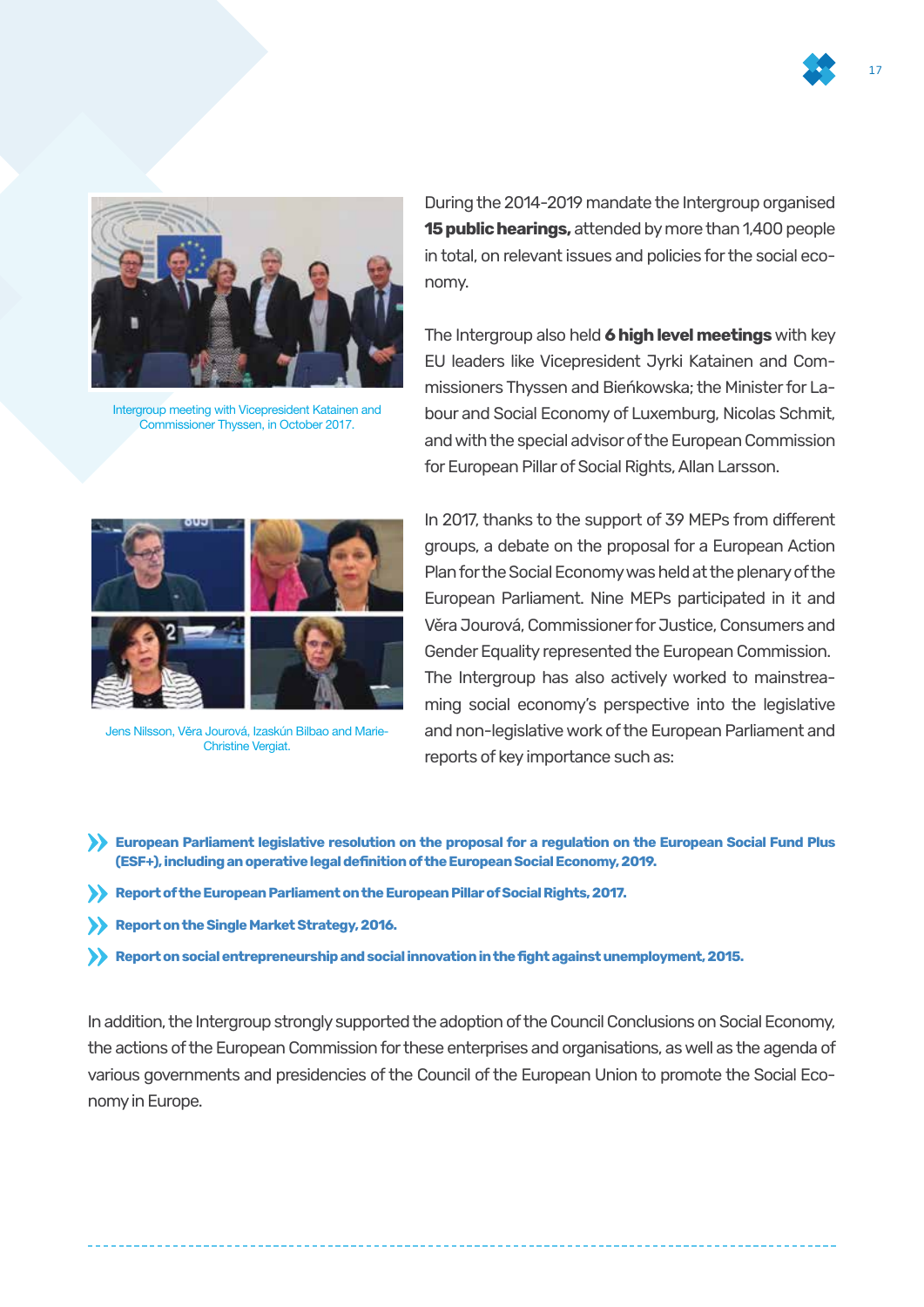### 6.3 Monitoring Committee of the Luxemburg Declaration



During the 2014-2019 mandate, Member States and the Council of the European Union have played a very important role in promoting the Social Economy in the European Union.

In November 2014, the Italian Presidency of the Council of the EU approved *"The Rome Strategy: unlocking the potential of the Social Economy for EU growth",* **which already called for an Action Plan** for Social Economy, the re-establishment of the Intergroup and the improvement of access to funds and the financing.

In December 2015, in the framework of the Luxembourgish Presidency of the Council, **six Member States** (France, Italy, Luxembourg, Slovakia and Spain) adopted the Declaration of Luxembourg *"A roadmap towards a more comprehensive ecosystem for social economy enterprises",* in which they requested the establishment of a shared Social Economy understanding in the EU and to reinforce the EU's support for these enterprises



Nicolas Schmit in 2015.

and organisations. These 6 countries committed themselves to maintain a regular political dialogue in the field of Social Economy.

 Also in December 2015, the 28 Member States unanimously adopted the Council's historic conclusions on *"The promotion of the Social Economy as a key driver of economic and social development in Europe".* This is an essential document that urges the Commission and the Member States to cooperate in order to promote the development of the Social Economy and establishes a series of recommendations and work priorities.

In 2016, the Slovak Presidency of the Council organised a European Conference on Social Economy in Bratislava and promoted the adoption - by 10 EU Member States - of the declaration *"Social Economy as a key player in providing effective answers to current societal challenges in the EU and the world".* Moreover, the establishment of the Monitoring Committee of the Luxembourg Declaration was formalised within the framework of the conference.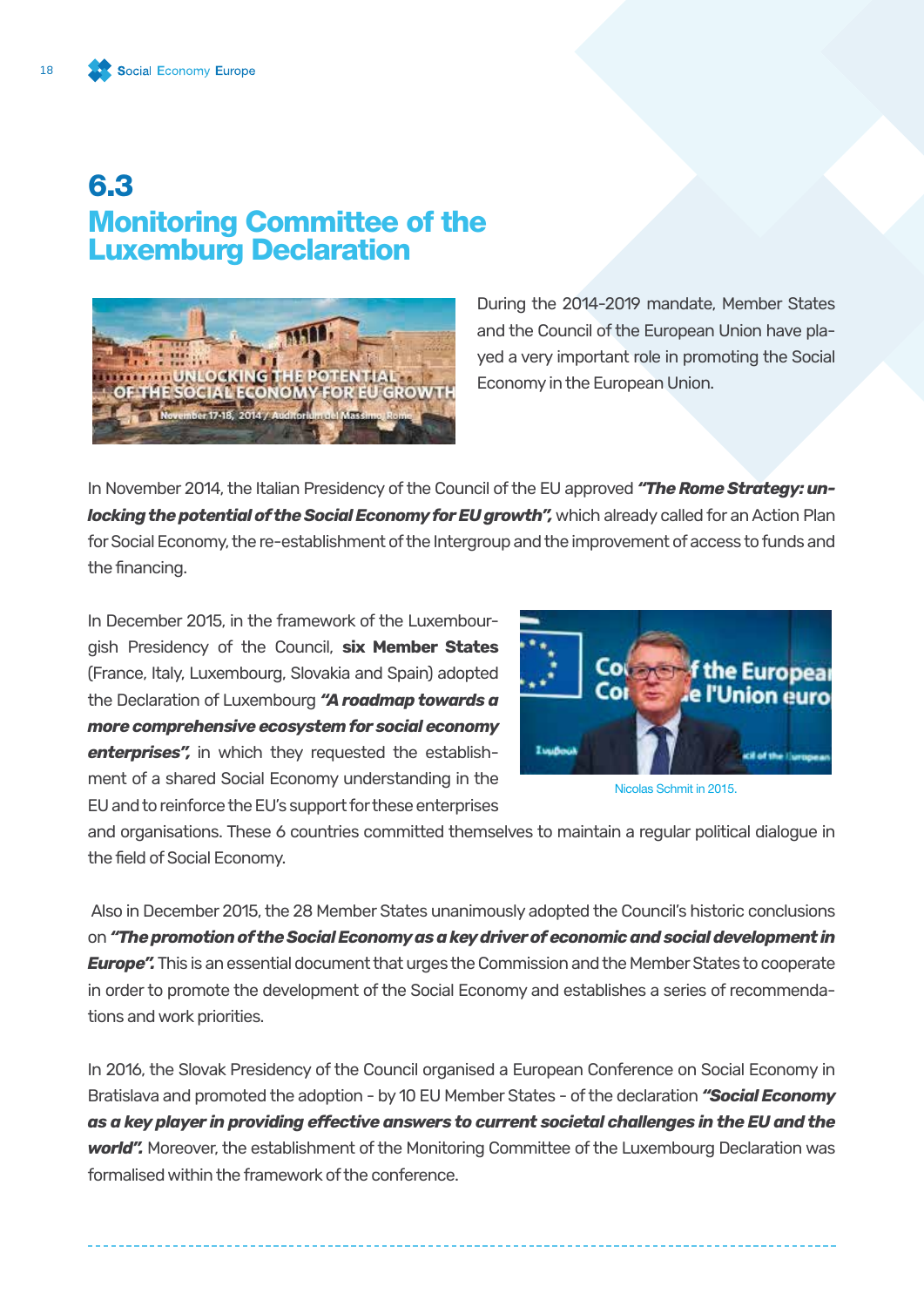



High-level representatives of 11 Member States

In 2017, the Spanish government assumed the presidency of the Monitoring Committee of Luxembourg Declaration and organised in collaboration with Social Economy Europe and CEPES (Spanish Social Economy Confederation), the Madrid conference *"Social Economy, an enterprise model for the future of the European Union",* in **which 11 Member States** adopted the homonymous declaration requesting to the Commission the set-up of a European Action Plan for the Social Economy,

properly financed, as well as strengthening role of the Social Economy within the European Pillar of Social Rights.

In 2018, Slovenia assumed the presidency of the Monitoring Committee of the Luxembourg Declaration and organised a broad agenda of events in the Slovenian city of Maribor, selected as **European Social Economy Capital 2018.** In addition, the Bulgarian Presidency of the Council also organized an international conference on Social Economy in Sofia.

In 2019, France assumed the presidency of the Committee, selecting the city of Strasbourg the European Capital of the Social Economy 2019. Also, the French presidency announced that the event *"Pact for Impact: a global alliance for a Social and Inclusive Economy"* will be held in Paris on 10 and 11 of July.

In 2020, the Spain will hold again the presidency of the Monitoring Committee of the Luxembourg declaration.



Meeting of the Monitoring Committee of Luxembourg Declaration, Starsbourg, 2019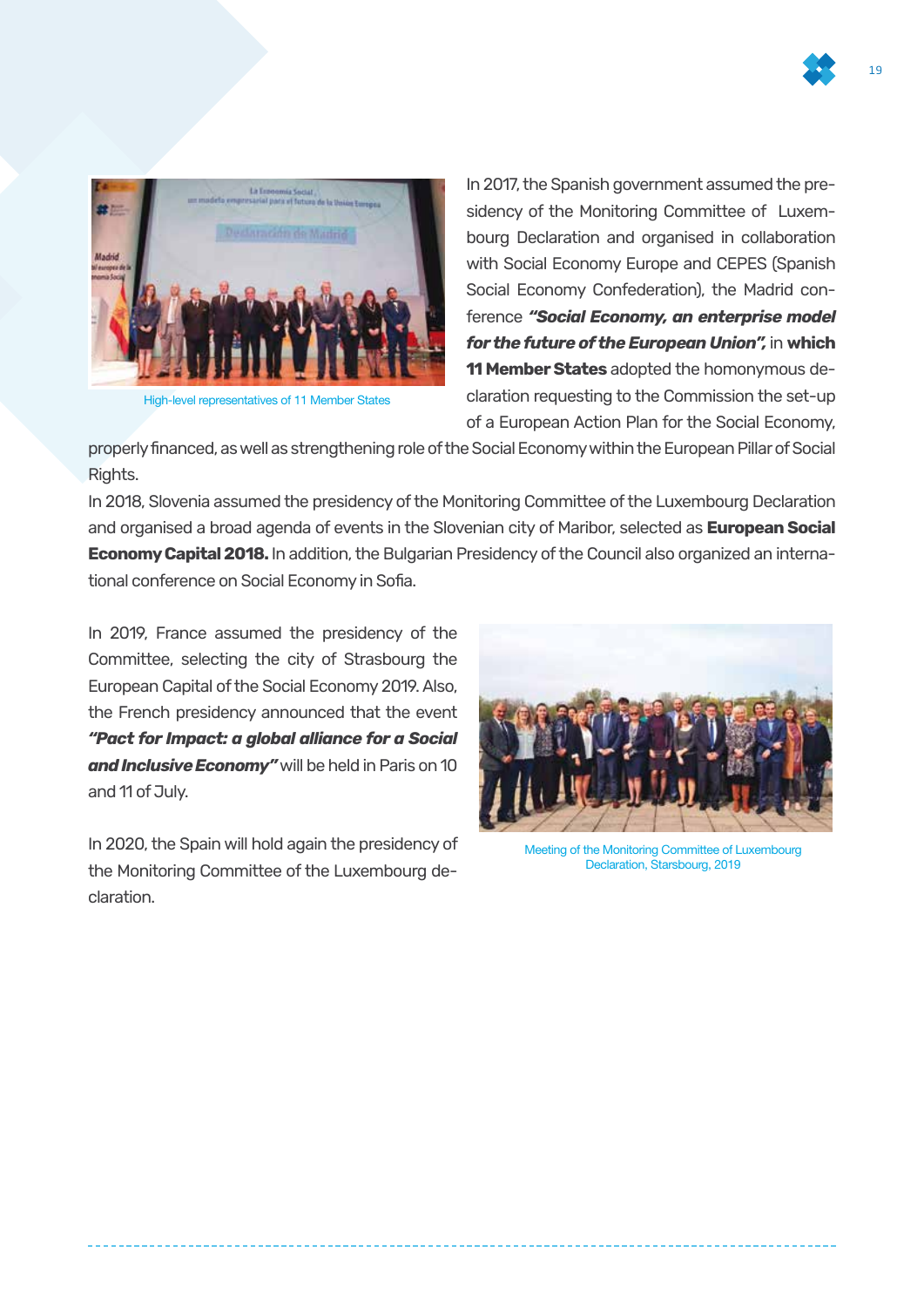### 6.4 European Economic and Social Committee



Luca Jahier, Ariane Rodert and Juan Antonio Pedreño

During the past 5 years, even before the re-establishment of the Social Economy Intergroup of the European Parliament and the start of the new European Commission, the European Economic and Social Committee did not cease in its efforts to foster an ambitious European policy promoting the Social Economy.

To this end, the EESC counted on the work carried out by its Social Economy category, formed by more than 80 members of the Committee, and of its study group on Social Economy enterprises.

 Since 2016, the EESC organises every year the *European Day of Social Economy enterprises,* whose next edition is scheduled for November 2019.

In addition, the EESC has approved a large number of opinions on topics of great relevance for the social economy and studies on *"Recent evolutions of the Social Economy in the European Union" (2017) and "Best practices in public policies regarding the European Social Economy post the economic crisis ".*



Albert Lautman, Marilena Vrana, Giuseppe Guerini, Sofia Ribeiro and Xavier Roberty



Xavier Roberty, Wlodzimierz Grudziński and Jan Olsson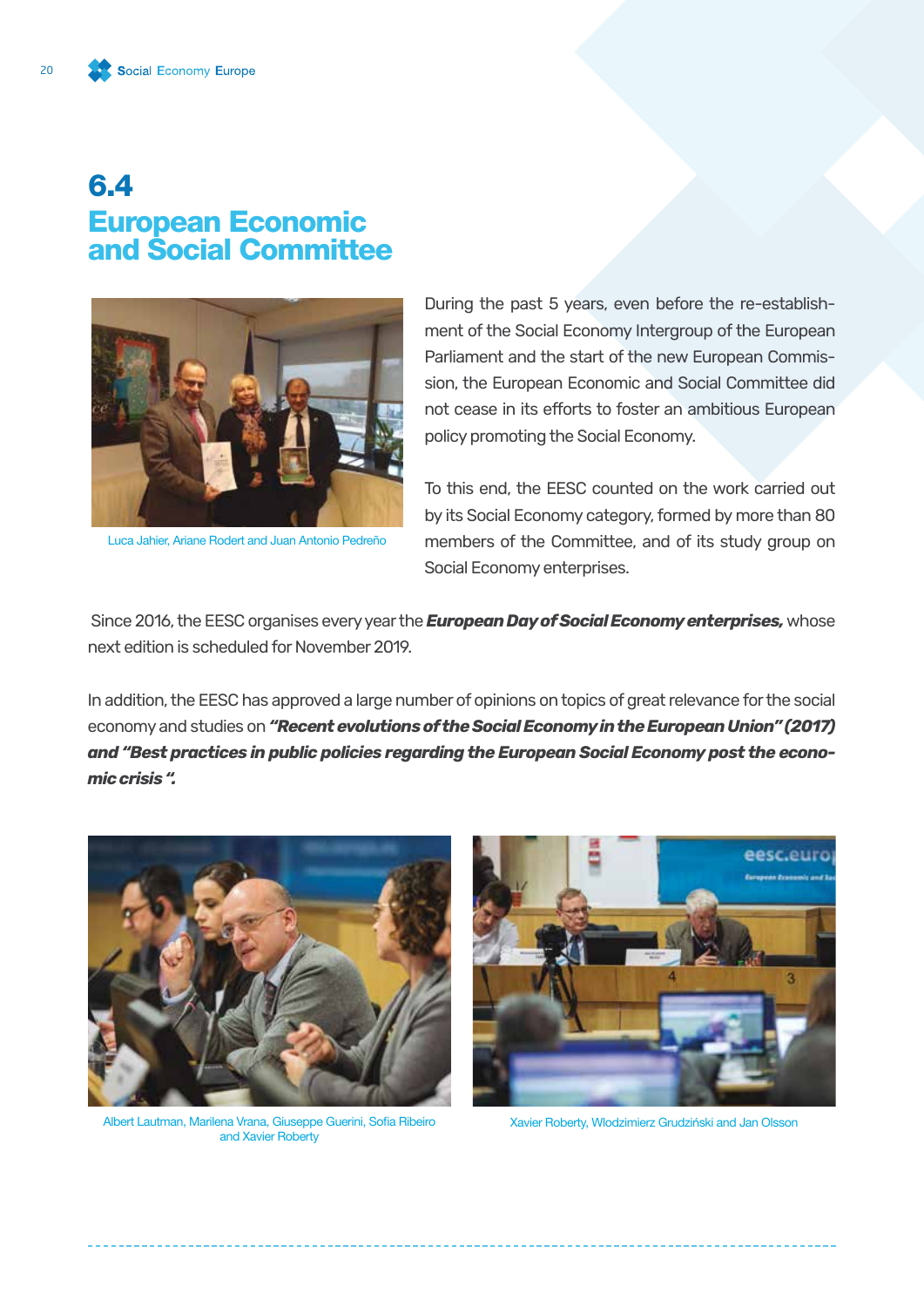## Future perspectives:

2019-2024 a new key period for the development of the Social Economy in Europe

### 7.1 Ten proposals of SEE for the European mandate 2019-2024

To further support the development of the social economy all over Europe and to unlock its full potential as a driver of economic and social progress, Social Economy Europe makes ten proposals to the European Institutions:

|    | Set-up a European Action Plan for the Social Economy.                                                                                                                                     |
|----|-------------------------------------------------------------------------------------------------------------------------------------------------------------------------------------------|
| 2  | Re-establish the European Parliament's Social Economy Intergroup.                                                                                                                         |
| 3  | Consolidate the structured dialogue between the Social Economy and the EU Institutions.                                                                                                   |
| 4  | Advance towards a European legal framework for all social economy enterprises and organisations.                                                                                          |
| 5  | Improve access to finance and EU funding for social economy enterprises and organisations.                                                                                                |
| 6  | Put the social economy at the heart of the European Pillar of Social Rights, the EU semester,<br>Cohesion Policy, the Sustainable Development Goals and the debate on the future of work. |
|    | Boost social and technological innovation and inter-cooperation among social economy en-<br>terprises and organisations.                                                                  |
| 8  | Improve the visibility of the social economy.                                                                                                                                             |
| 9  | Foster the role of the social economy in the external action of the European Union.                                                                                                       |
| 10 | Promote socially responsible public procurement.                                                                                                                                          |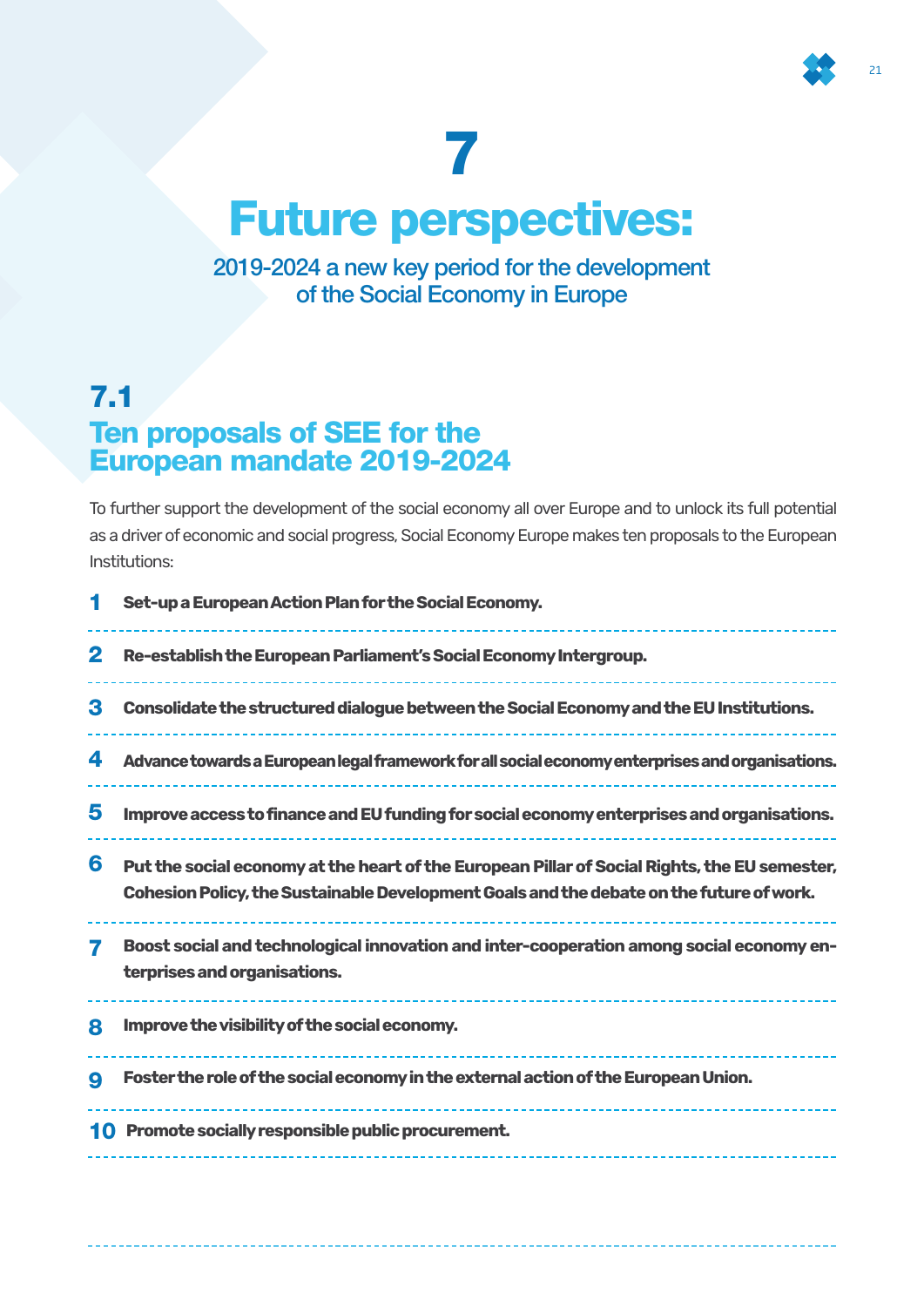### 7.2 Proposal for a European Action Plan for the Social Economy



In October 2018, Social Economy Europe approved the document *"The future of European policies for the Social Economy: towards an Action Plan"*. A proposal for a European public policy on Social Economy that would serve to boost its visibility; support the social and technological innovation of its enterprises and organisations; improve their access to funding and EU funds; overcome legal barriers that prevent it from growing and operating in the Single Market on equal terms with other forms of business; besides inspiring the public authorities of the EU and its neighbouring countries to promote the growth of the social economy as a driver of economic and social progress for all. In this sense, SEE's proposal od Action Plan pursues three priority objectives:

- **Example 20 Kecognise the social economy as a key actor in the design and implementation of the main EU socioeconomic policies.**
- **Promote the convergence and coordination of the different levels of public administration involved in the promotion of the social economy by defining strategic objectives and benchmarks at EU level.**
- **Foster a conducive ecosystem for the growth of the social economy, improving its contribution to key EU objectives and allowing its enterprises and organisations to take full advantage of the European Single Market and EU funds and financial instruments.**

In line with these three objectives, SEE's proposal for an Action Plan includes **7 pillars, 20 policy measures and 64 actions.**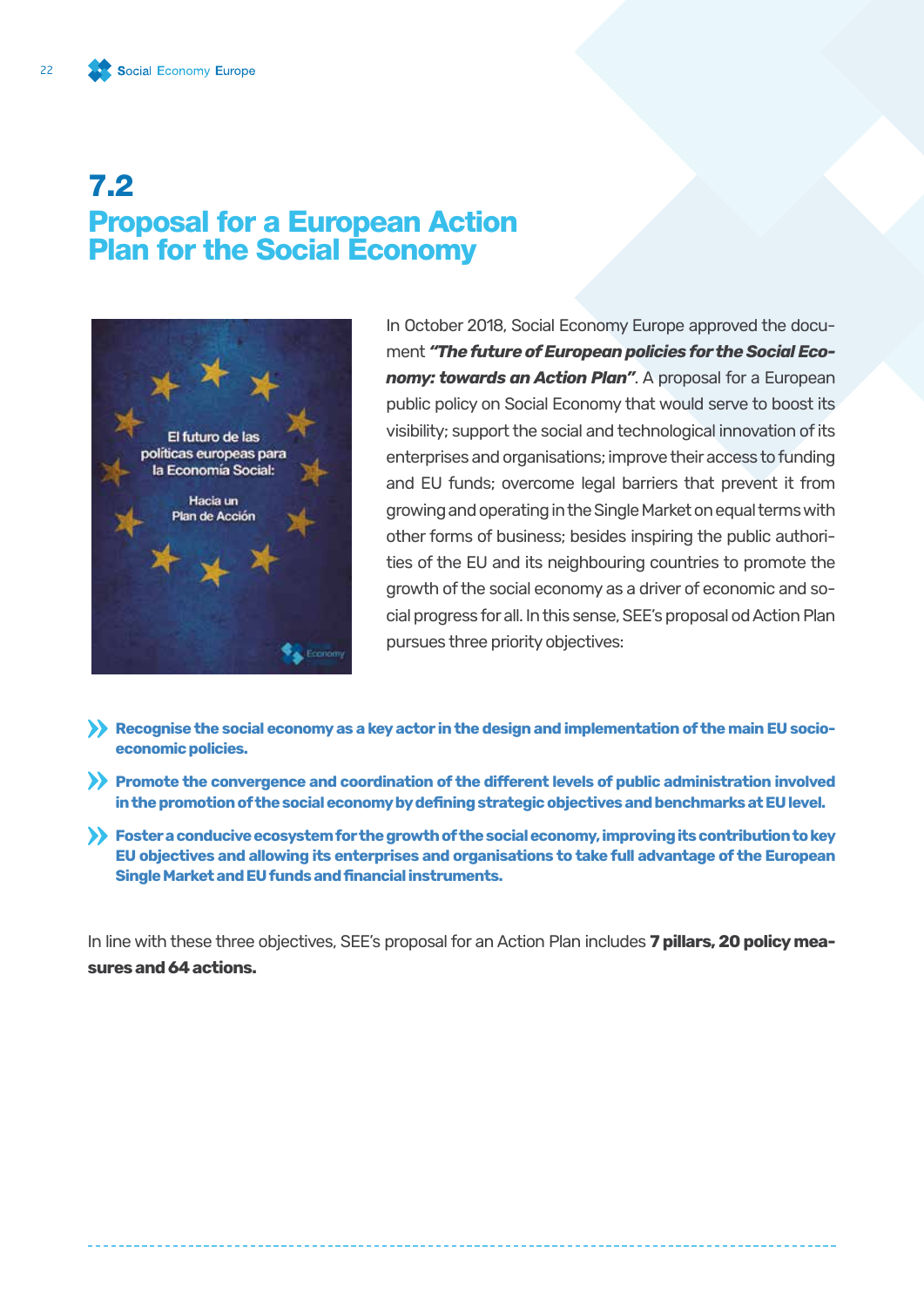

### 7.3 Key dates for the European Social Economy in 2019 and 2020

16.01.19 ------------

Strasbourg: Meeting of the Social Economy Intergroup and Social Economy Europe with the Vice President of the European Commission, Jyrki Katainen, to present the SEE proposal of the European Action Plan for Social Economy.



Jyrki Katainen, Marie-Christine Vergiat and Juan Antonio Pedreño

#### 106.02.19 ----------------------------

Brussels: Meeting of the President of SEE with the President of the EESC, Luca Jahier.



Karl-Heinz Lambertz and Luca Jahier

11 06.02.19 -------------------------------

Brussels: Joint Event of Social Economy Europe, the Social Economy Intergroup, the European Economic and Social Committee and the Committee of the Regions "The Social Economy for the future of Europe". Assessment of the 2014-2019 mandate for the Social Economy and presentation of SEE's Memorandum for the European elections.



Ernest Urtasun, Gabriele Zimmer, Víctor Meseguer, Ramón Luis Valcárcel and Iratxe García

129.03.19 --------------------

Azambuja: Intervention of SEE President in the National Strategic Reflection Day of the Portuguese Confederation of the Social Economy (CPES).

11 02.04.19 ---------------------

Strasbourg: Meeting of the Monitoring Committee of the Declaration of Luxembourg and presentation of Strasbourg as the European Capital of the Social Economy 2019.



Ariane Rodert, Juan Antonio Pereño and Christophe Itier in Strasbourg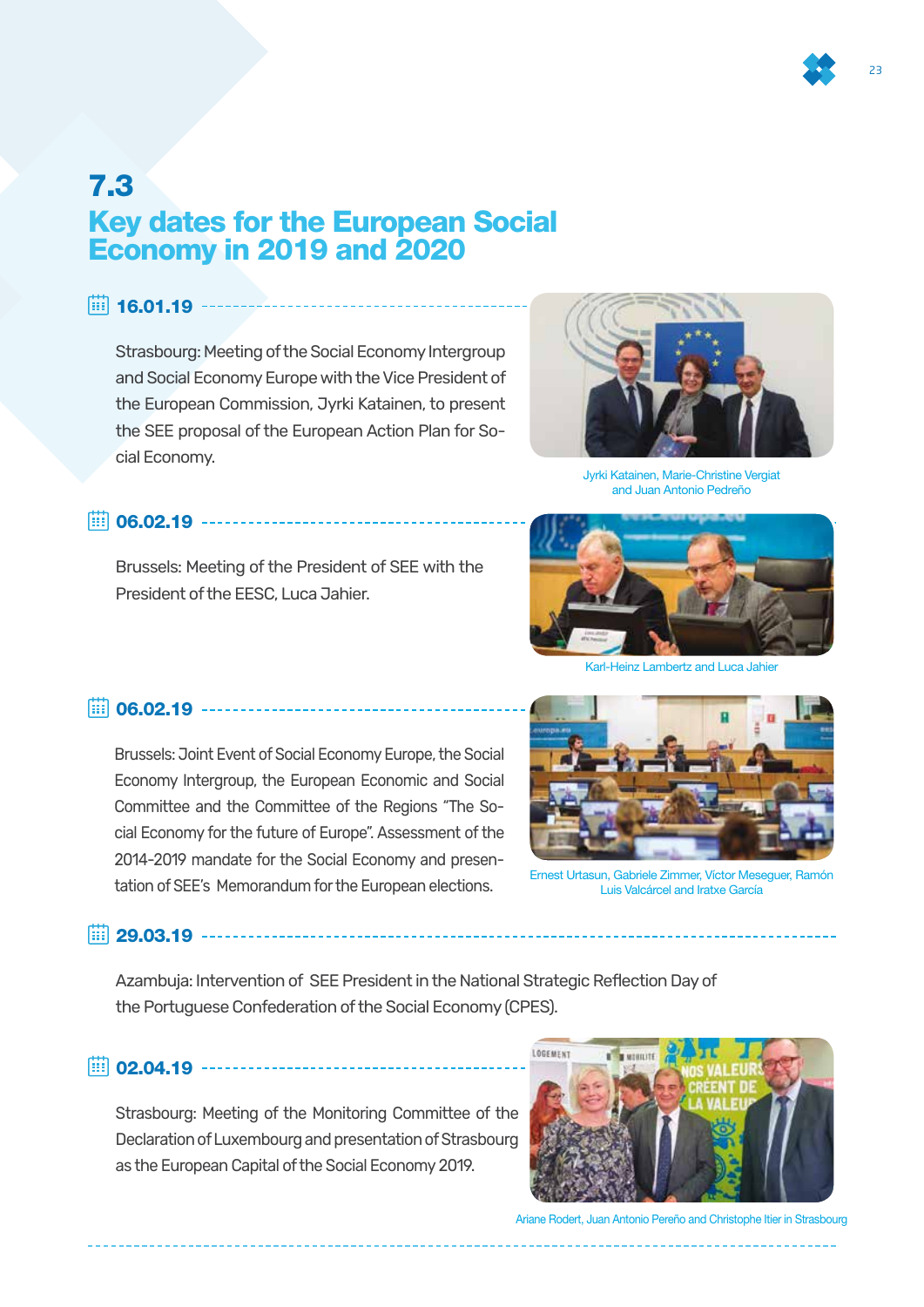12.04.19 ------------------------------

Texel: SEE intervention at the "Democracy Alive" festival: round table presentation of the alliance "Defend the Social Pilar".



Federica Pesce, Piotr Sadowski, Liina Carr and Víctor Meseguer in Texel.

#### 16.04.19

Rome: Intervention of the SEE President at the 40° National Congress of Legacoop.



SEE President participates at the 40° National Congress of Legacoop.

#### 13.05.19

Brussels: XII General Assembly of Social Economy Europe.

23-26.05.19

European Elections.

03-07.06.19

Turin: 10° ILO Social and Solidarity Economy Academy.

06.06.19

Brussels: REVES Excellence Awards 2019.

07.06.19

Bucharest: 7° International Research Congress on Social Economy of CIRIEC International.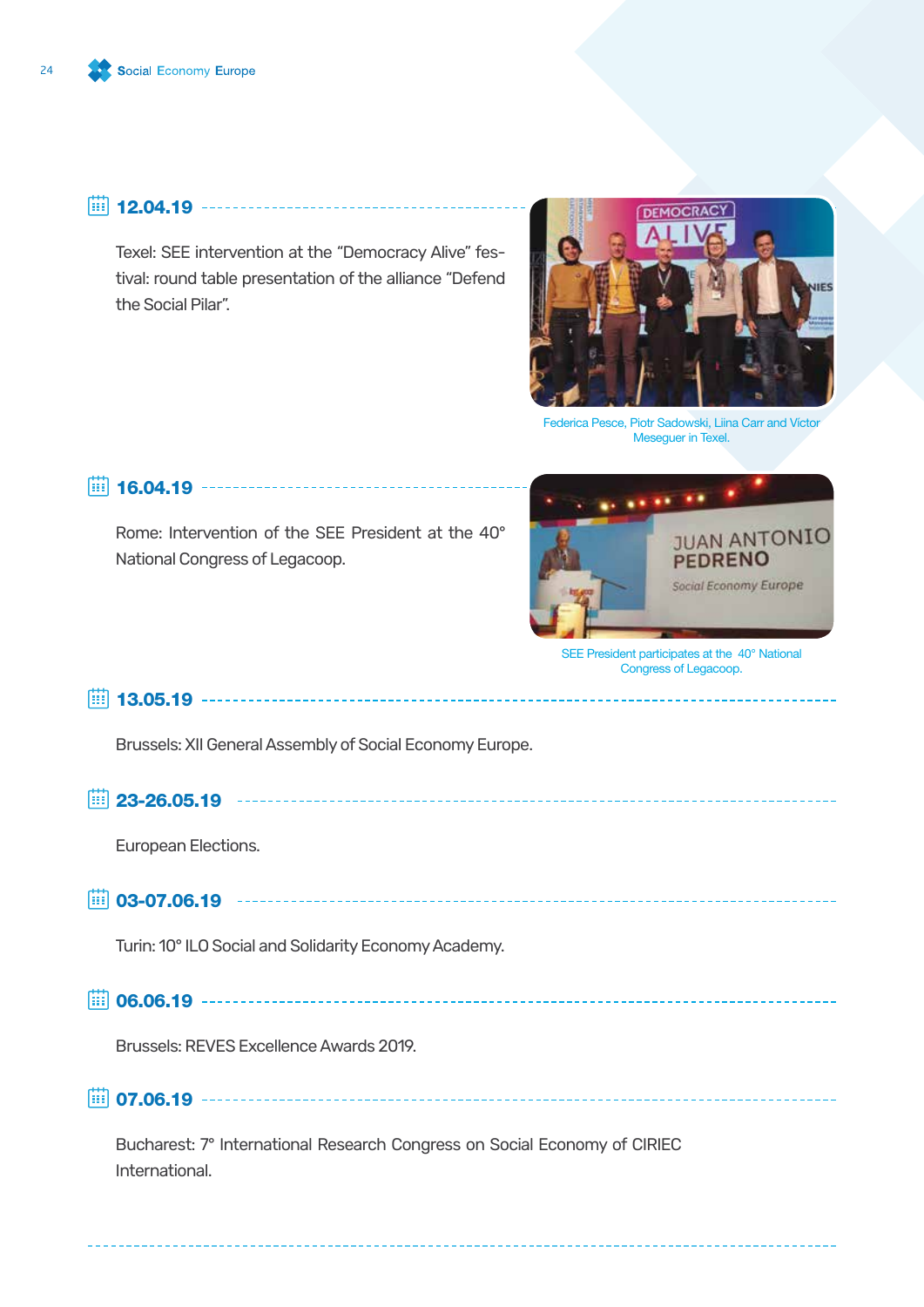#### $\overline{iii}$  25.06.19  $-$

Geneva: International Conference of the United Nations Task Force on social and solidarity economy "The role of the Social Economy in the implementation of the Sustainable Development Goals".

\_\_\_\_\_\_\_\_\_\_\_\_\_\_\_\_\_\_\_\_

#### 10-11.07.19 ---------------

Paris: Launch of Pact for impact, a global alliance for a social and inclusive economy.



#### **iii)** October 2019 ------

Madrid: 11° ILO Social and Solidarity Economy Academy.

#### 22.10.19

Brussels: Second meeting of the European Commission Expert Group on Social Economy and social enterprises.

#### **November 2019**

Strasburg: European Day of Social Economy enterprises.

### January 2020

Spain assumes the chair of the presidency of the Monitoring Committee of the Luxemburg Declaration.

125-27.11-20 --------------

Mannheim: European Summit on Social Economy.

### **European Social Economy Summit**

25th to 27th November 2020 | Mannheim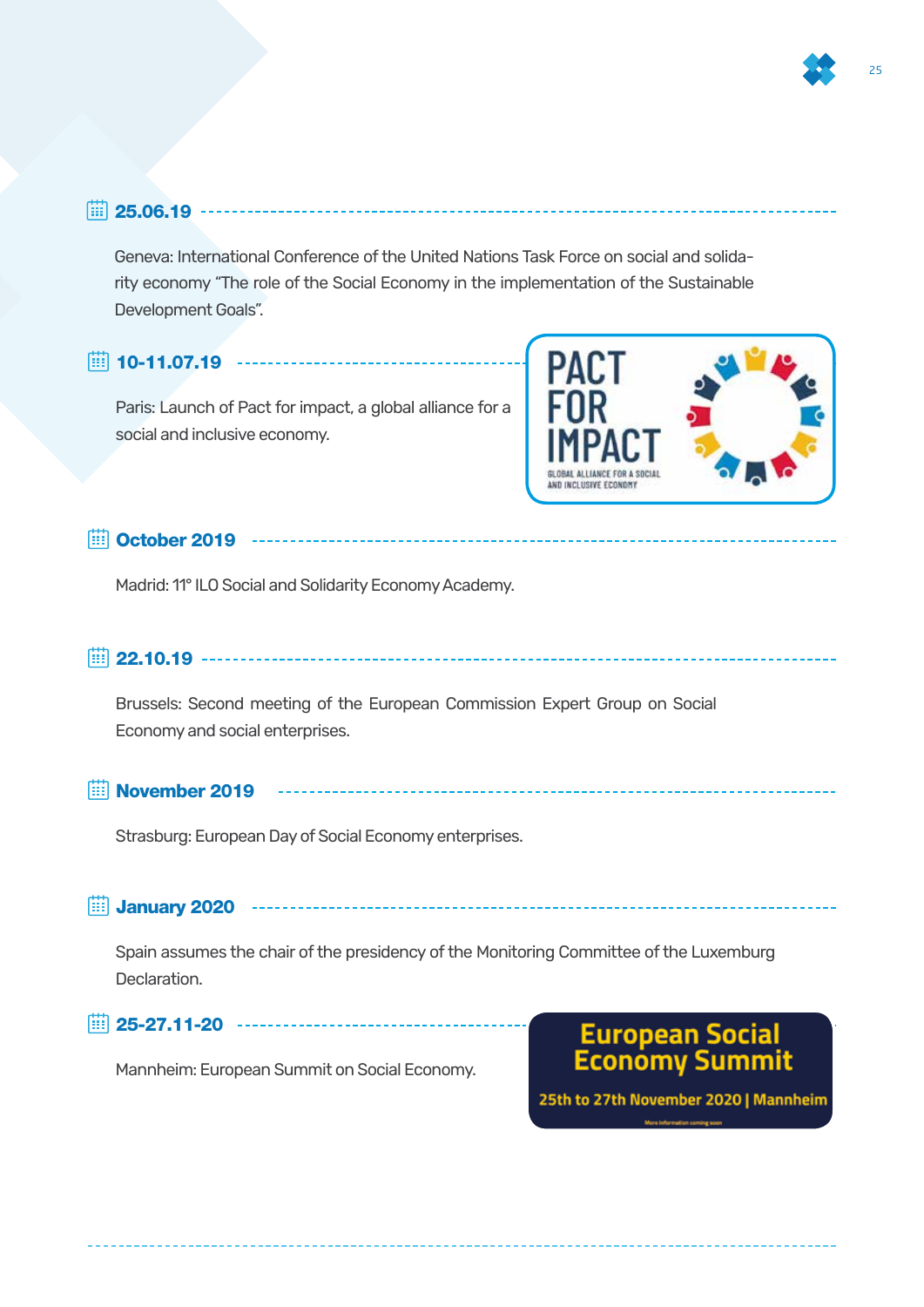### SEE Members

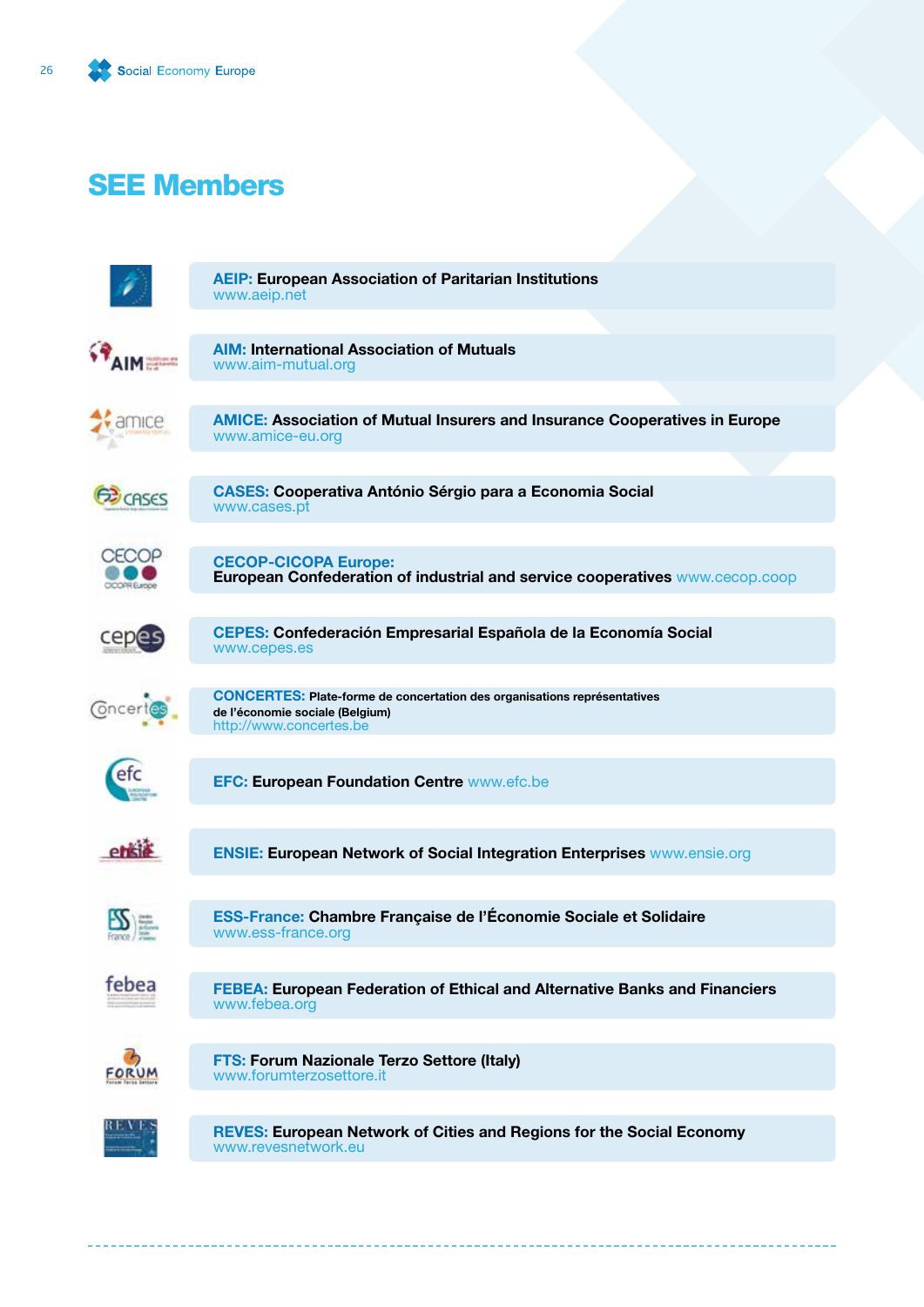